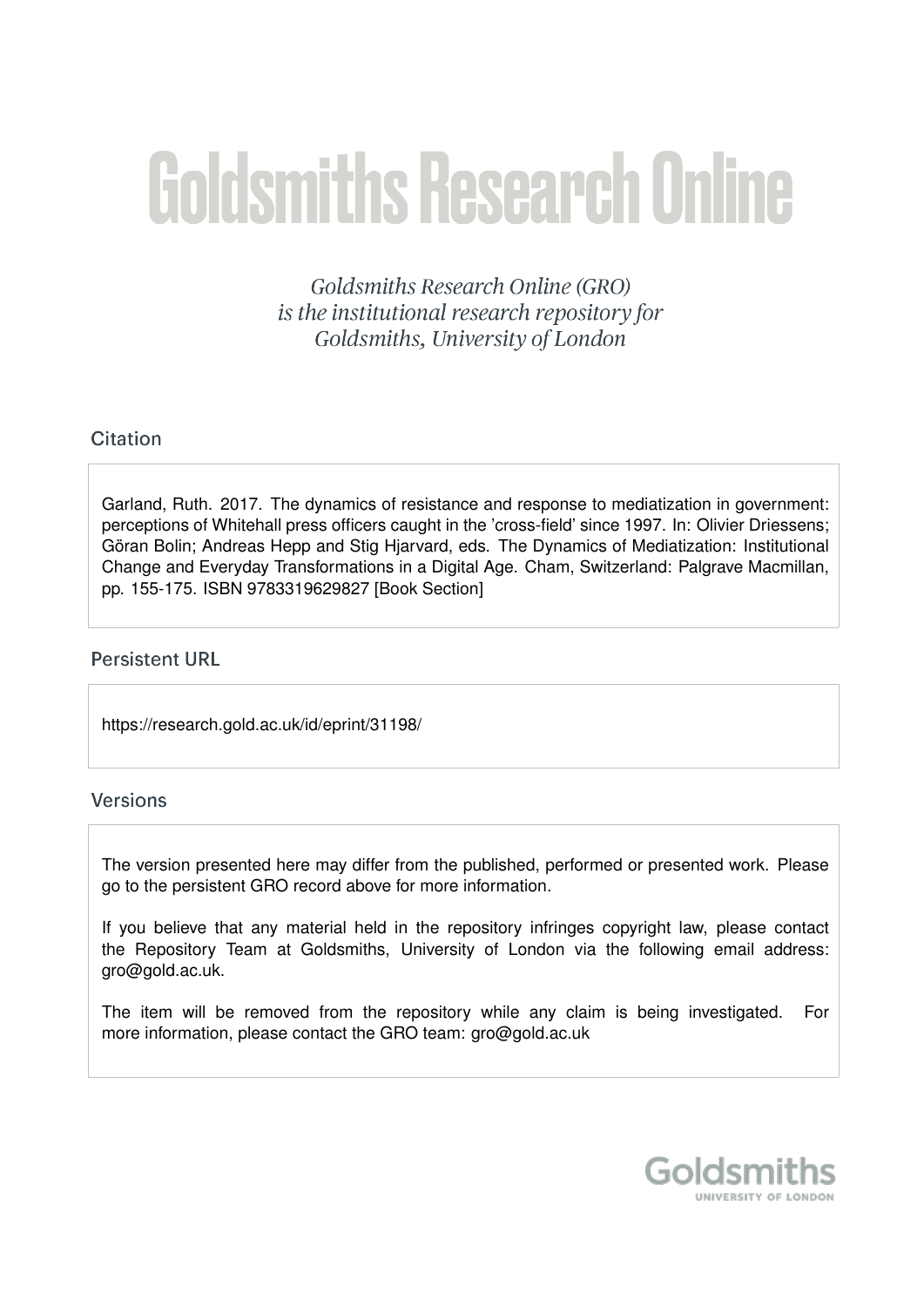# **The dynamics of resistance and response to mediatization in government: Whitehall press officers caught in the 'crossfield' since 1997.**

#### **Ruth Garland**

# **1. Introduction**

This examination of mediatization in government addresses questions about how social and cultural change linked to media change may impact on central bureaucracies over time, and specifically on power balances or asymmetries between the party political and administrative dimensions of government. As a non-normative 'sensitizing concept' the idea of mediatization has the potential to enrich understandings of the interplay between long-term media change and more normative concepts such as politicization (Hjarvard 2008; Lundby 2014; Lunt and Livingstone 2016). This chapter looks at the dynamics of media-related change over time in the organization and operation of government media engagement, drawing on witness accounts from former Whitehall media intermediaries. This involves two types of actor: press officers, the impartial civil servants delegated to speak to journalists on behalf of the government, and special advisers, the politically-aligned but publicly funded officials appointed by ministers. I will argue that since the rise of 24/7 news in the late 1980s, there has been a shift from impartial to partisan styles of media management that challenges impartiality as a long-held bureaucratic value, both in the UK and other liberal democracies.

Mediatization scholars have called for more longitudinal empirical studies carried out at institutional or meso-level (Hepp 2012; Hepp et al. 2015; Hjarvard 2013). In this chapter I argue that the incoming Labour government of 1997 instituted changes to the formal and informal rules of media engagement that challenged the *resilience* of the communications structure which had been in place since 1945, enabling the service to become more *responsive* to ministers and the media while reducing its autonomy and hence its capacity to *resist* both politicization and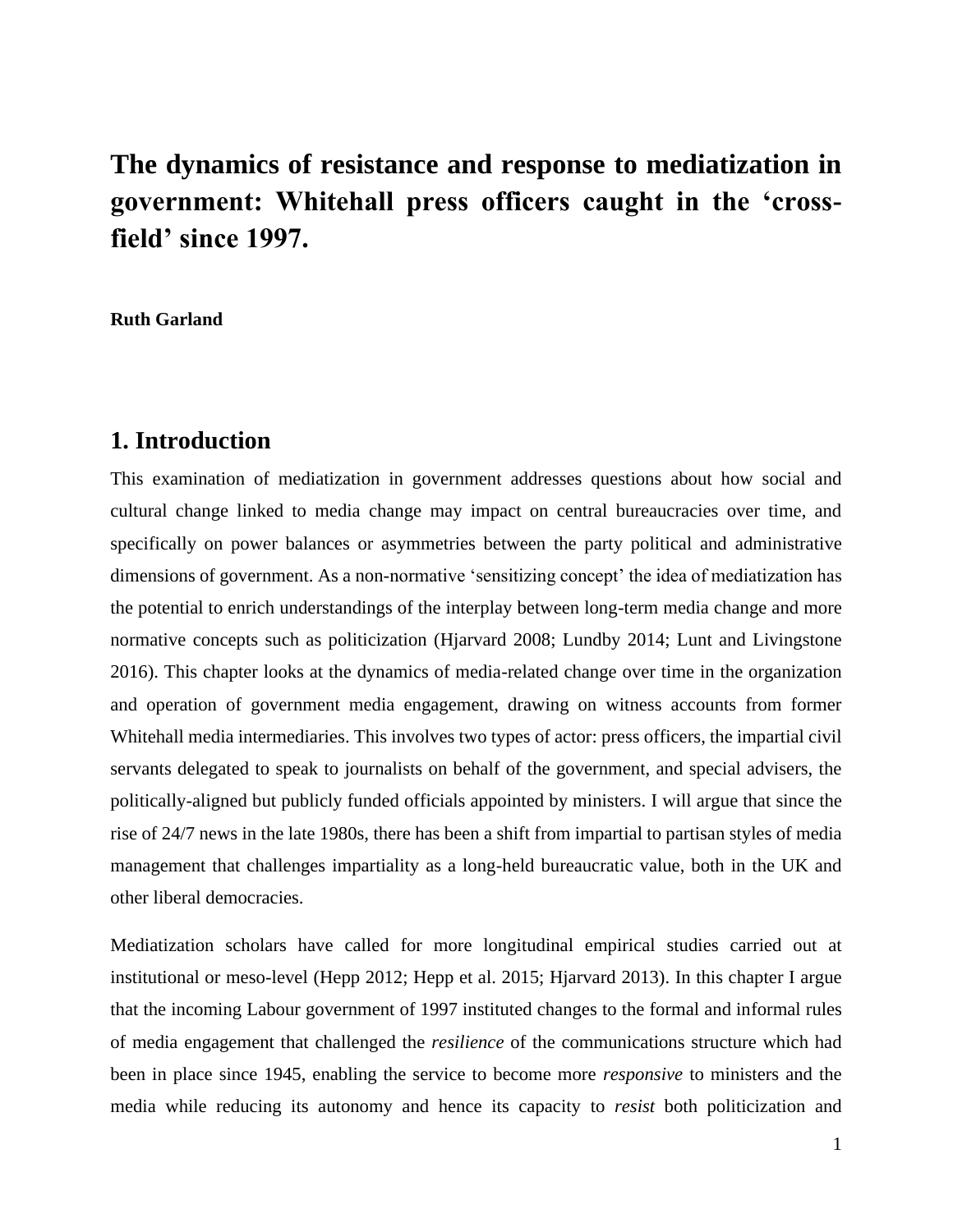mediatization. Here, the resilient institution is considered to be one that "maintains its effectiveness over time despite changing external conditions, where 'effectiveness' is the extent to which the institution fulfils the core mission" (Steinberg 2009: 65). Within the context of the resilient institution, resistance and responsiveness are seen as subsidiary concepts to mediatization, providing a conceptual link with politicization that is doubly determined. Any process of change meets resistance as well as response (Hepp et al. 2015), and the dual role of the civil servant combines responsiveness to political masters with resistance through the doctrine of speaking 'truth to power' (Hennessy 2001; Wildavsky 1979).

Using in-depth interviews with former civil servants, journalists and partisan special advisers, I examine changes over time in the interactions which take place in the so-called 'cross-field' (Rawolle 2005), theorised as the intersection between three fields – politics, media and bureaucracy – where intermediaries craft the narratives that become news (Cook 1998). The question for this chapter, then, is what form did resistance and responsiveness in relation to mediatization and politicization take after 1997, and what impact did such change have on the roles of both types of government media intermediary?

#### **2. Background**

In 1997 Labour came into power on a landslide, determined to develop and exploit the resources of the civil service information machine to help them neutralize what they saw as the partisan bias of the national media, especially the press, which they believed had kept them out of power for 18 years (Blair 2012; Campbell and Stott 2007; Gould 1998; Macintyre 1999). The changes in news management wrought by the post-1997 UK governments, as in other jurisdictions such as Australia, New Zealand and Northern Europe, are thought to have increased partisan control over government communications (Eichbaum and Shaw 2010; Foster 2005), through the process known as politicization.

Government communications are little researched (Moore 2006; Sanders 2011; Strömbäck 2011), but recent studies have used multiple methods to identify ways in which central bureaucracies and executive agencies adapt to mediatization, indicating that politicization and mediatization may interact in a number of ways. A Norwegian observational study from within a government department found that competition between the "impartial expertise, the rule-based backstage of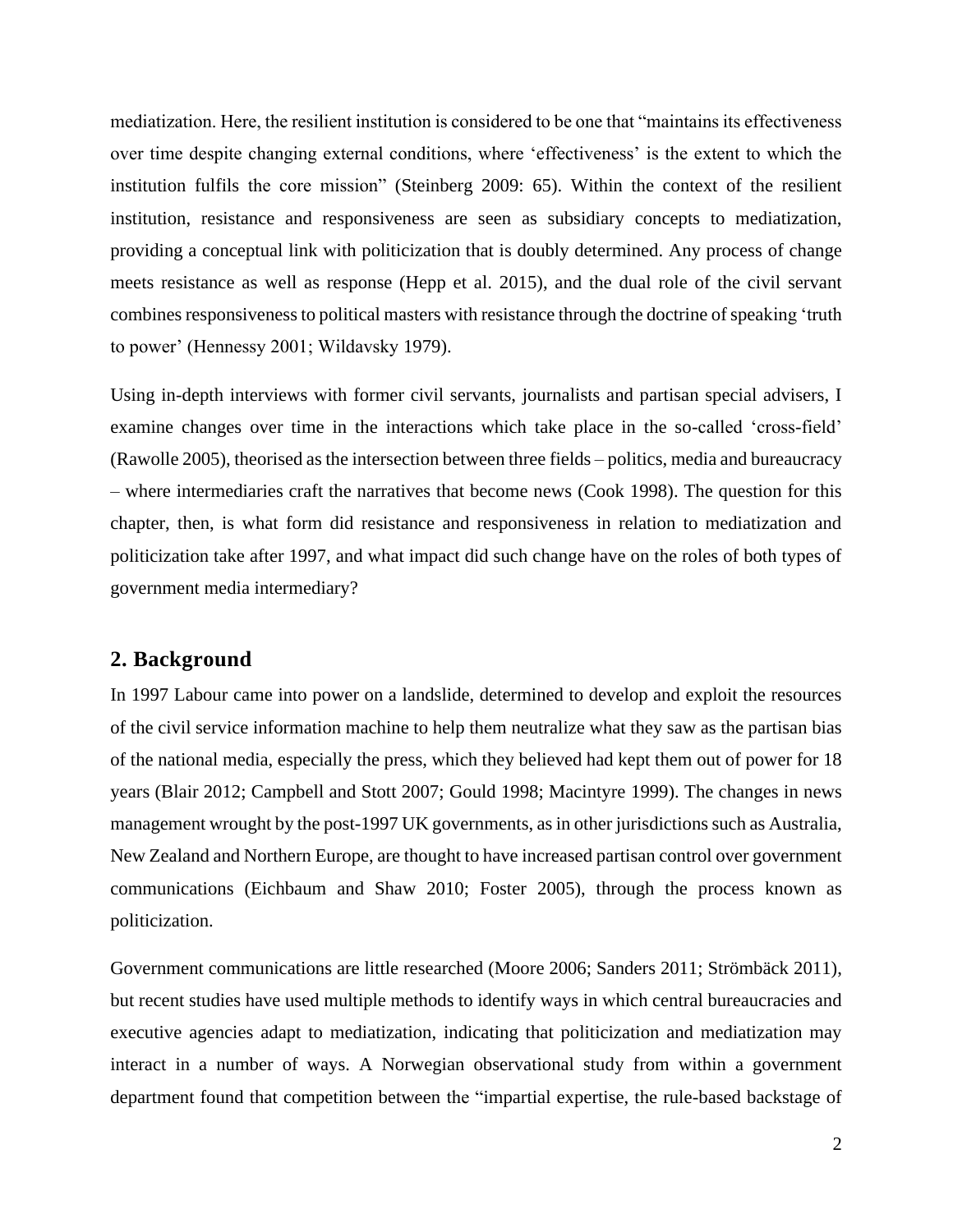politics", and media specialists, led to a speeding up of responsiveness to media, anticipatory media management and the simplification of policy, which was felt throughout the organization, driving a wedge between media and policy specialists (Thorbjørnsrud et al. 2014: 163). A study of the views of officials from public and third sector bodies in Australia and the Netherlands found that the more likely they were to encounter politicians as part of their work, the stronger the expectation of knowing the news (Schillemans 2012). Similarly, a Swedish observational and documentary study of executive agencies claimed that the drive to understand and exploit the promotional possibilities of news media was linked to organizational autonomy: officials opted to increase the media profile of their organizations as a way of pleasing politicians, hoping thereby to resist further interference (Fredriksson et al. 2015).

Thus, politicization, the exertion of greater power and control over bureaucracies by ruling politicians, is said to facilitate "politicization through indirect mediatization" – a process whereby officials delegated to manage the media respond to growing ministerial control over media management by increasingly identifying with and serving ministers' personal and political media needs (Fredriksson et al. 2015: 27). Hjarvard sees 'indirect mediatization' as "the development of intertextual discourse between media and other institutions", considering it to be more subtle but at least as important as direct mediatization (Hjarvard 2008: 115).

#### **3. Theoretical Approach: Why Mediatization?**

When analysing governing bureaucracies, it is tempting to consider concepts such as impartialpartisan, or bureaucratic-political as dichotomies when in practice they may be blurred or mutually reinforcing (Wæraas and Byrkjeflot 2012). Foucault, for example, proposed that conceptualisations based on dichotomies be substituted by the analysis of "the field of simultaneous and successive differences" (Miller et al. 1991: 62). Within a given field, the process of change acts not in a linear, causal fashion but interacts with internal and external forces to produce certain communicative configurations (Couldry 2014; Hepp 2013). Mediatization scholars suggest that rather than the 'zero sum game' identified in much media/political agenda-setting research (Thesen 2014), the fields of media and politics reinforce each other "enabling a simultaneous mediatization of politics and a politicization of media", (Hepp et al. 2015: 5). Thesen agrees that political and media agendas converge and reinforce each other by valorising personalisation and conflict (Thesen 2014). A field approach facilitates the analysis of qualitative data from complex institutional settings over time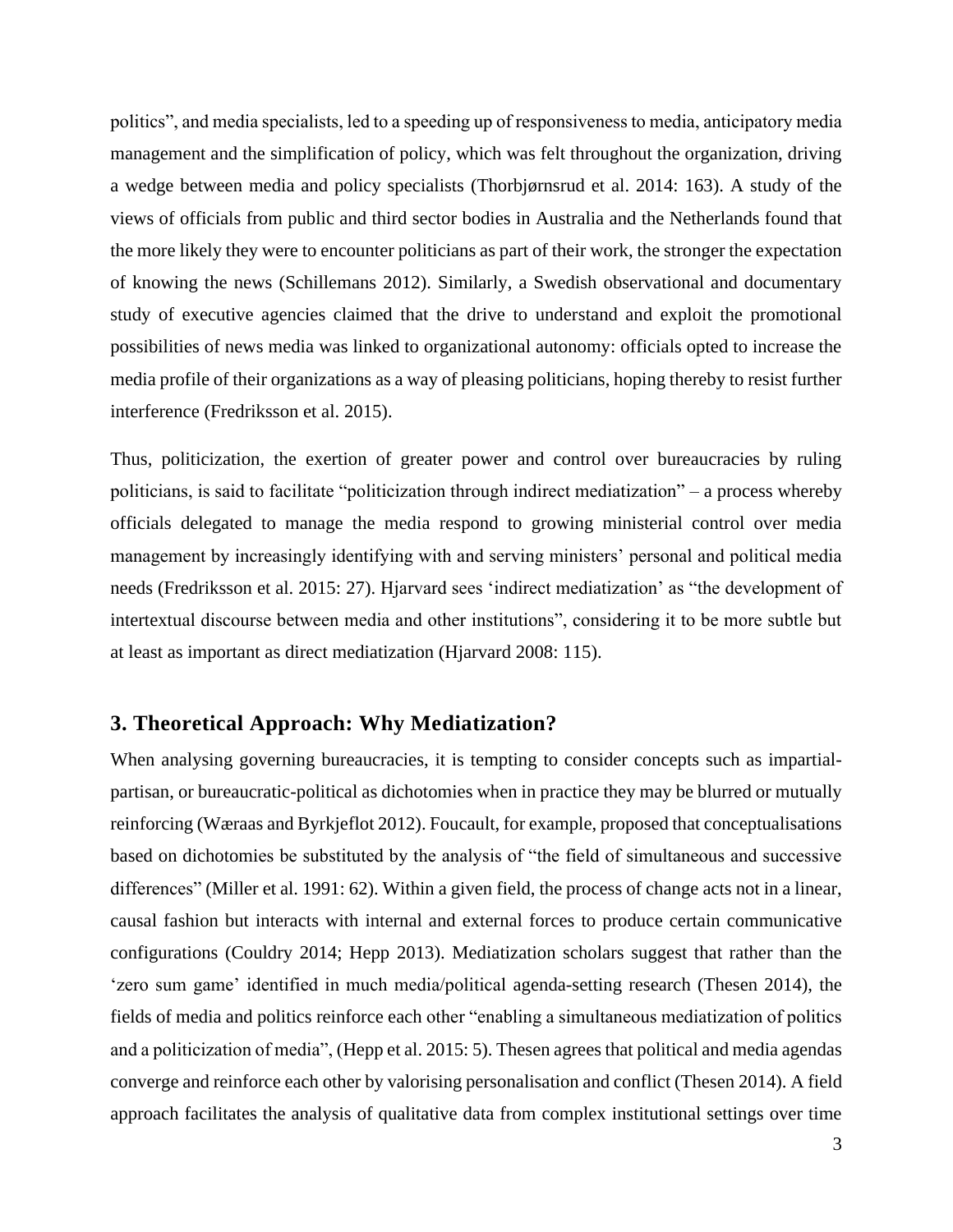using a non-normative perspective that does not assume mediatization to be inherently negative, and without relying unduly on dichotomies that may misrepresent or simplify a complex reality (Hjarvard 2008).

Mediatization, then, may impact on government media engagement in several ways. Firstly, a higher premium is placed on persuasive forms of communication among both journalists and politicians as they battle for attention in a declining market (Kunelius and Reunanen 2012). Secondly, political actors have, over time, increasingly deployed media-led strategic communications as a defence against potentially career-ending media coverage that privileges and personalizes blame and personal integrity over policy or political considerations (Hood 2011; Lindquist and Rasmussen 2012). Thirdly, as an institutionalized response to the dynamics of mediatization, the growth in the scale, scope and status of 'promotional intermediaries' within a range of sectors, including government, contributes towards a pervasive 'promotional culture' (Wernick 1991; Davis 2013; Dinan and Miller 2007).

Mediatization is a relatively new area of theoretical development, but two dominant traditions are emerging that are referred to here as the *media logic* tradition, and the *embedded media* tradition. Couldry and Hepp also identify two traditions, referring to them as "institutionalist" and "socialconstructivist" (Couldry and Hepp 2013: 196), while Driessens considers the recent work of Hjarvard and Hepp as representative of each tradition (Driessens 2013). The first considers the process by which media logic intrudes into other fields and institutions, influencing both implicit and explicit understandings of what is seen as appropriate, and ultimately replacing existing rules (Esser 2013). Schulz identified four successive levels of media-related social change, in which media first *extend* the possibilities for human communication, *substitute* social activities and institutions, *amalgamate* with non-media social activities, eventually *accommodating* the behaviours of actors and institutions to media logic (Schulz 2004). Looking specifically at party politics, Strömbäck and Van Aelst outlined four dimensions of mediatization, culminating in a fourth stage where political actors incorporate news media logic into their ideas, perceptions and behaviour (Strömbäck and Van Aelst 2013).

The approach taken here is derived from the embedded media tradition, which argues that society has already exceeded the fourth dimension of mediatization, and that the process is intensifying, for example, through the further acceleration of the news cycle, and the incorporation of social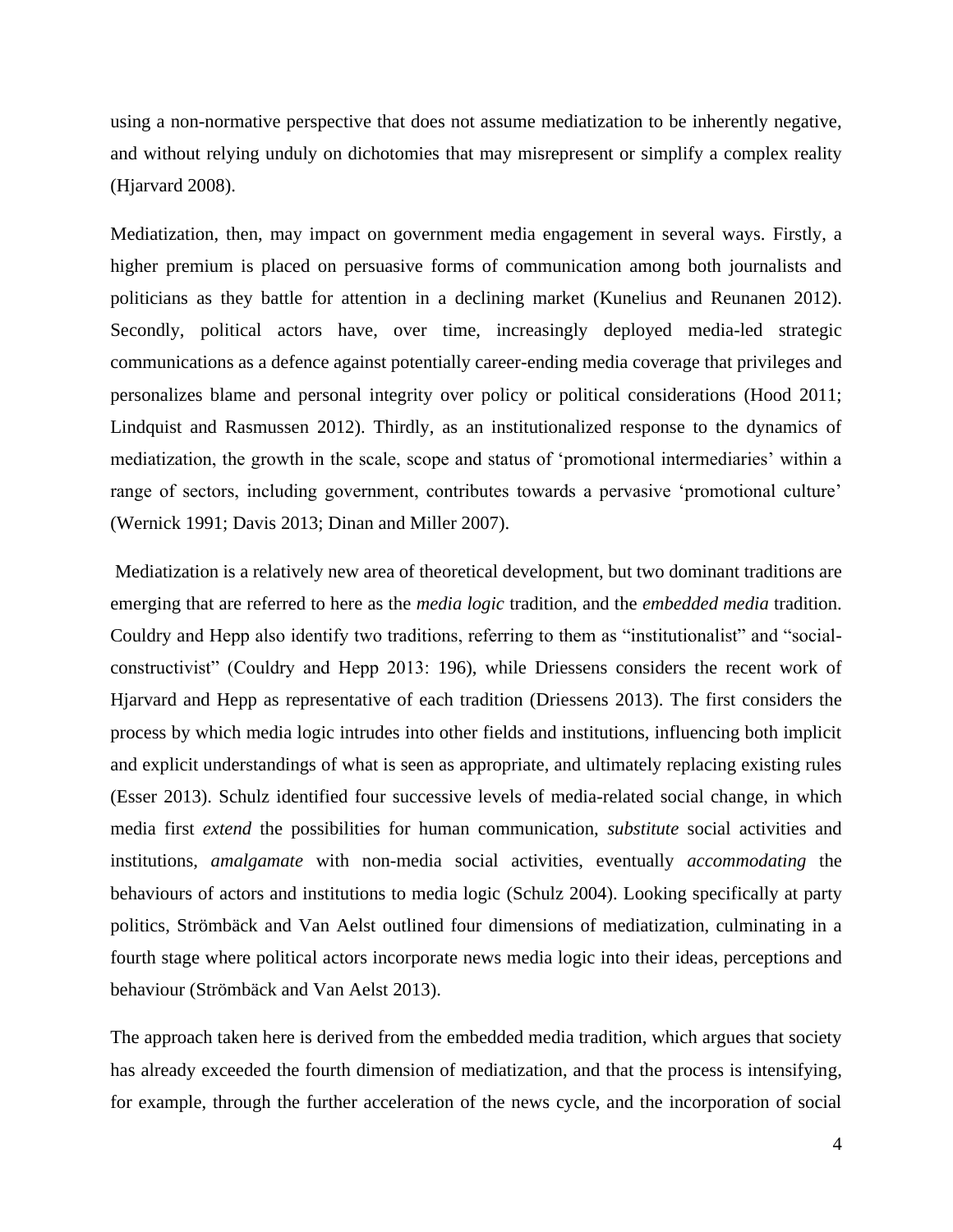media into everyday life. Rather than an accommodation, or surrender to media logic, mediatization is a wider and more far reaching historical meta-process in which media proliferate and are institutionalized and normalized, to the extent that they increasingly contribute towards "the social construction of everyday life, society and culture as a whole" (Krotz 2009: 24). The empirical task is not to focus on media institutions or actors, but to examine shifting power relations between various actors within a mediatized environment (Hoskins and O'Loughlin 2015). Within any given institution, or field, that is subjected to a process of change, such as mediatization, some actors will respond while others resist (Hepp et al. 2015). Change over time, then, becomes a crucial dimension in the empirical study of mediatization. Proponents of historical institutionalism, the study of shifts in informal routines and formal institutional structures that involve disparate institutional actors, have argued that, within communications studies, mediatization scholars are among the few who have successfully adopted this approach (Bannerman and Haggart 2015).

A field-based approach to mediatization seeks to examine the process of change as it applies to *all* actors, and across all relevant institutional boundaries within a particular domain, where boundaries between formal and informal institutions and the roles and practices of actors within them become blurred or distorted in response to mediatization. Within the embedded media tradition, some scholars draw on Bourdieu's idea of social fields and the forms of capital deployed within them as a way of theorizing change in dynamic and unstable media-focused settings. Couldry, argues that the symbolic power of media constitutes a field of influence which overwhelms the social landscape (Couldry 2003). He considers such a field to be dynamic, fluid and unstable; "a bounded space of competition over specific forms of capital by defined sets of actors" (Couldry 2014: 9). Others have depicted the field as "a site of contestation over power" where "institutions, individuals or objects derive their distinctive properties from an internal relationship to all other positions in the field" (Akram et al. 2015: 351). For the Australian scholars, Lingard and Rawolle, this approach to mediatization contains the possibility of interference between fields, to create 'cross-fields' – interfaces where two or more distinct fields collide and interact to produce a unique set of patterns.

Rawolle and Lingard deployed the notion of the 'cross-field' empirically to examine negotiations between government media intermediaries and journalists to create and convey policy narratives relating to a particular news event – Australia's official review into its knowledge economy policy in 1999 (Lingard et al. 2005). In the struggle to define problems and propose solutions, the authors found that "journalists and policy agents adopted a range of strategies that produced cross-field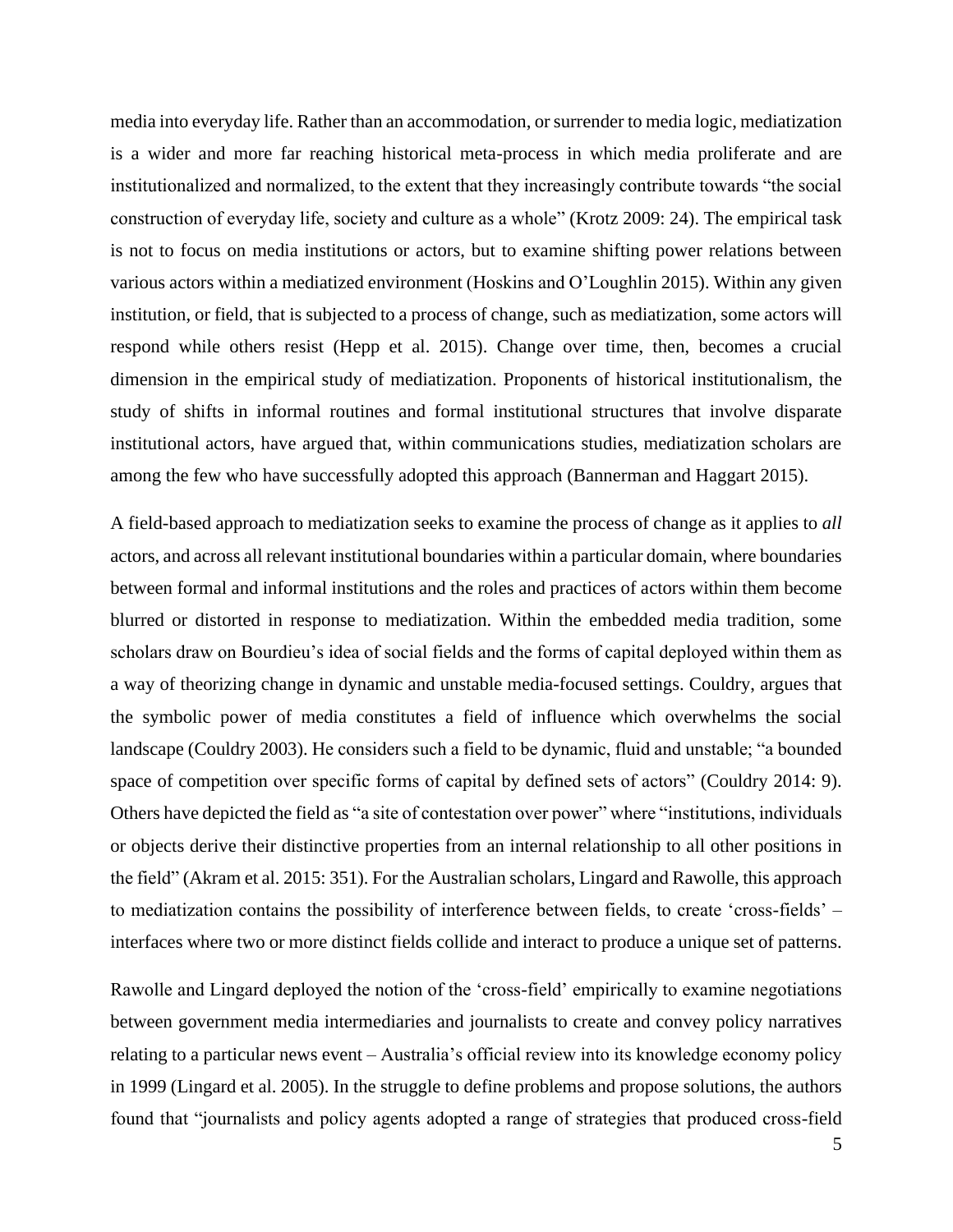effects" (Lingard et al. 2005: 734). Such effects were distinctive to the cross-field, such as texts or other representations which emerge during the lifetime of a 'hot topic', snap decisions taken during a 'media frenzy', or the internal negotiations between politicians and officials in response to 'noise' within the mediatized cross-field. This is the context within which this paper conceptualizes politicization and mediatization. Within the cross-field, mediatization may interact with politicization in a range of ways, for example, leading to policy failures by speeding up political decision making in response to demands for quick solutions (King and Crewe 2013; Koch-Baumgarten and Voltmer 2010) and justifying such decisions through forms of mediated public communication which foreclose deliberation and reduce public trust (Moss and O'Loughlin 2008).

The drive by politicians to protect themselves from potentially career-ending media scrutiny may help to explain why state bureaucracies in liberal democracies have tended to become more responsive to political will over time (Eichbaum and Shaw 2010; Page 2007; Page et al. 2012; Van Der Meer and Dijkstra 2011). In the UK this has been most manifest in the steady rise of special advisers in the civil service who can manage both politics and the media (Greer 2008). Their numbers have trebled since 1997, and it has been argued that, far from being mere bag carriers, or the demonized 'spin doctors' of popular legend, they are significant media and political operators in their own right who together form a 'political civil service' (Hood 2015). This has led some to claim that the UK now has a "dual government communication system" (Sanders et al. 2011: 534). Demands from ministers for more politically responsive bureaucratic arrangements have been observed in other ministerial democracies such as Denmark and Spain but with different local effects (Hustedt and Salmonsen 2014).

#### **4. Mediatization: The Case of the UK Government After 1997**

This section uses the three subsidiary concepts referred to in the introduction – resilience, resistance and responsiveness – to examine mediatization and politicization in Whitehall after 1997, and to draw conclusions about continuity and change in government communications, taking the UK as a case study. This approach accepts the historical possibility of de-mediatization or differential mediatization within political or bureaucratic settings (Fornäs 2016). These subsidiary concepts arose inductively during the research process, as we discuss below, but they also developed theoretically, firstly, from the mediatization paradigm itself, and, secondly, from the dual, even contradictory, role of the impartial civil servant. Within Whitehall, 'restraints', or resistance,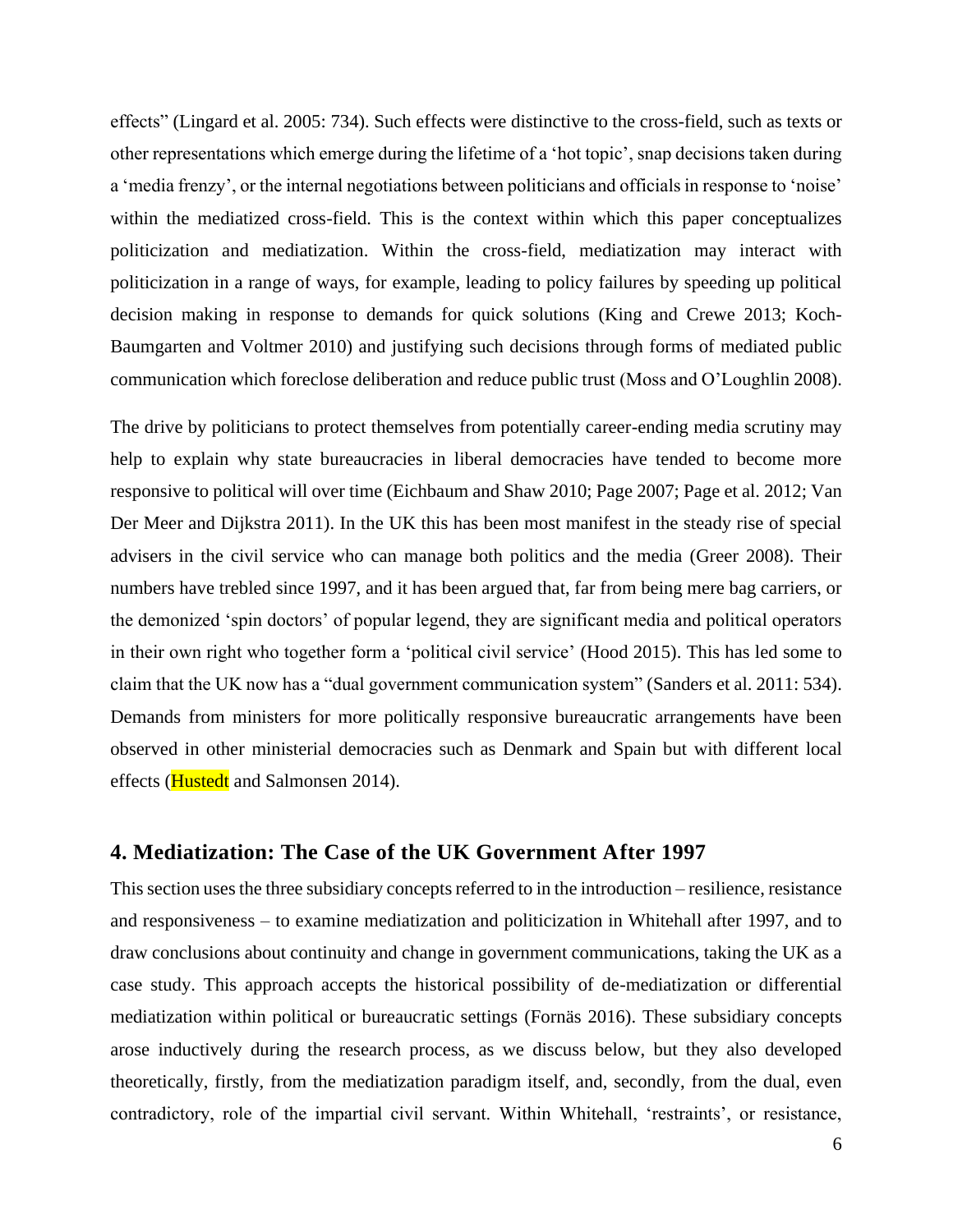combine with the doctrine of loyalty, or responsiveness, to uphold political leadership while providing 'checks and balances' to majoritarian political power (Eichbaum and Shaw 2010; Lodge 2013). Factors, such as mediatization, which bypass or interfere with such 'checks and balances' may be said to have constitutional impacts.

# **5. Methodology**

To facilitate a longitudinal approach and overcome the traditional reticence of *serving* civil servants, I conducted 16 in-depth semi-structured interviews with long-serving *former* civil servants, who, collectively, had worked in government for a total of 230 years between 1961 and 2014<sup>1</sup>. For a more rounded and critical understanding of the press officer's role, these were supplemented by interviews with six long-serving policy journalists and three politically appointed ministerial special advisers. Sampling was purposive, ensuring a mix of respondents who had worked at different times and at various levels of seniority, both in departments and at Number 10. The interview topic guide focused on changes over time in the everyday practice of governmentmedia relations, asking how interviewees saw their role, how politicians, special advisers and press officers worked together, and how all parties managed the interface between government bureaucracy, party politics and the media. The interview material was augmented by a thorough analysis of contemporary government and parliamentary reports into media management, archive

1

| Interviewee     | Description (including final post)                          |
|-----------------|-------------------------------------------------------------|
| CS <sub>1</sub> | Chief press secretary and director of communications (1978- |
|                 | 1998)                                                       |
| CS <sub>2</sub> | Senior civil servant, Number 10 (1961-1998)                 |
| CS <sub>3</sub> | Number 10 press officer and director of communications      |
|                 | $(1994 - 2005)$                                             |
| CS <sub>4</sub> | Press officer (1999-2004)                                   |
| CS <sub>5</sub> | Director of communications (1991-2011)                      |
| CS <sub>6</sub> | Director of communications (2001-2014)                      |
| CS7             | Press officer (1999-2011)                                   |
| CS <sub>8</sub> | Strategy director (1998-2010)                               |
| J1              | Broadcast correspondent (1972-2002)                         |
| J2              | Broadsheet specialist correspondent (1981-2012)             |
| J3              | Broadsheet specialist editor (1978-to date)                 |
| J <sub>4</sub>  | Political editor and columnist (1962- to date)              |
| J <sub>5</sub>  | Broadcast reporter (1968-2002)                              |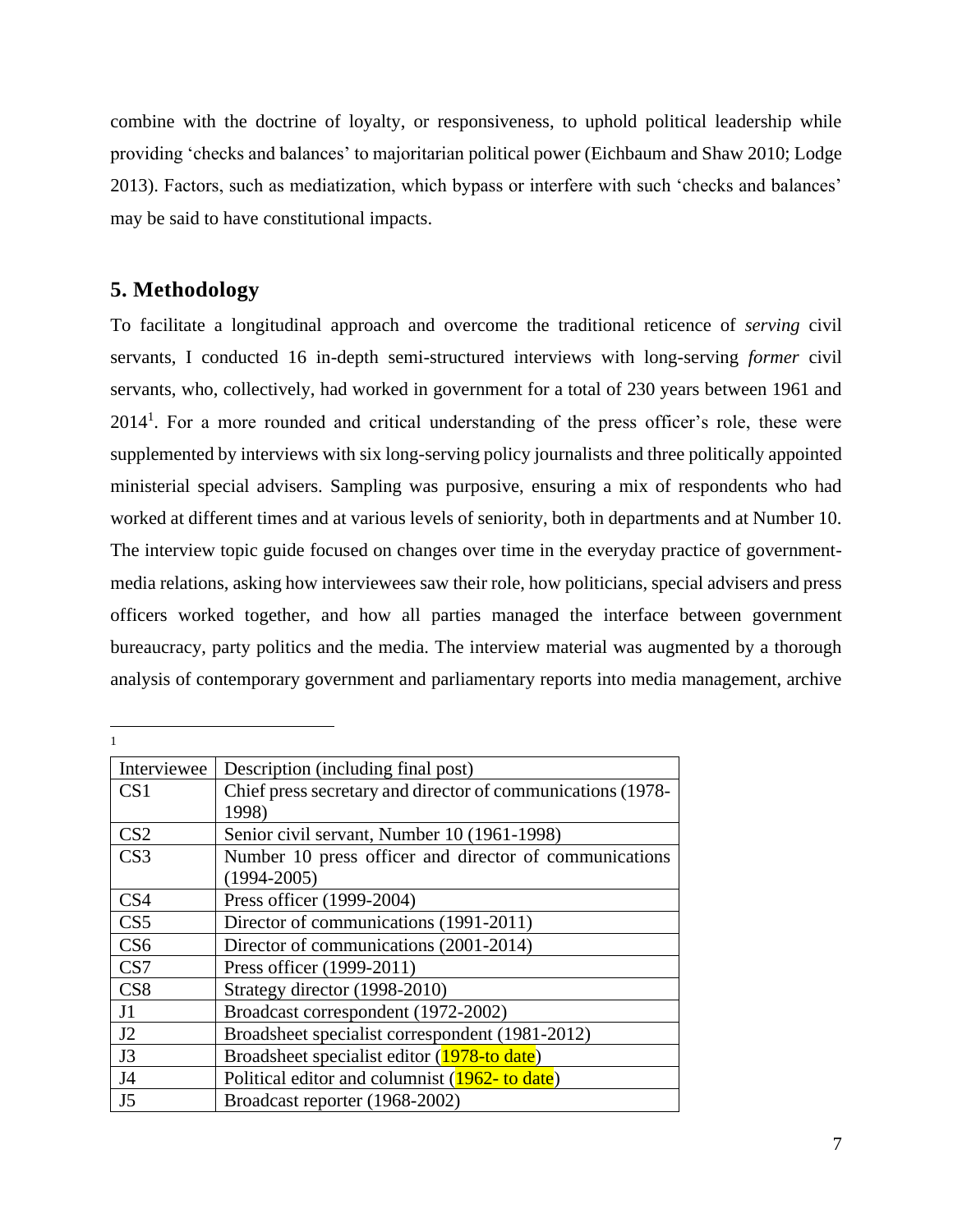material dating back to the 1980s, and internal documents such as capability reviews and propriety guidance, in order to track changes in custom and practice over time. All material was subjected to thematic analysis via Nvivo. Codes were not pre-assigned but emerged inductively, resulting in a coding frame with 76 separate codes under 16 main headings. The most frequently cited themes in order of prominence were the impact on government communications of changes in governing party in 1997 and 2010; impartiality and maintaining 'the line' between impartial and partisan communication; the changing role of politically-appointed special advisers; perceptions of government communicators by other civil servants; the role of the Prime Minister's office; the priority accorded to media by ministers; and the principles and purposes of government communications.

#### **6. Resilience: Enduring Structure But Changing Culture**

Government communications has shown remarkable resilience. The structure put in place after WW2 remains largely intact, consisting of central news management support for the Prime Minister and Cabinet at Number 10; departmental press offices to disseminate information about government policy; and, until 2011 at least, a central planning agency to deliver and coordinate propaganda (Grant 1999; Moore 2006). However, less visible incremental and in some cases dramatic changes took place after 1997 and continue today, particularly in relation to the role of ministers. In 1945, a Cabinet Committee stated that governments had the obligation to provide "material on which the public could reach an informed judgement on current affairs" (Cabinet Committee: 18 September  $1945$ <sup>2</sup> but must preserve the boundaries between public information and propaganda. The minister who later took charge of government communications, Herbert Morrison, stated in a memo that there could be "no questions of Government publicity being used to boost individual ministers" (Memo: 14 September 1945). Then as now, the service was staffed by a cadre of in-house communications specialists who answered to dual political and administrative leaderships, and who, through a process of self-regulation, policed the invisible 'line' dividing impartial public information from political communication. It is this line that has been increasingly challenged both directly by the process of mediatization, and indirectly, through

<sup>2</sup> National Archives: CAB 78/37.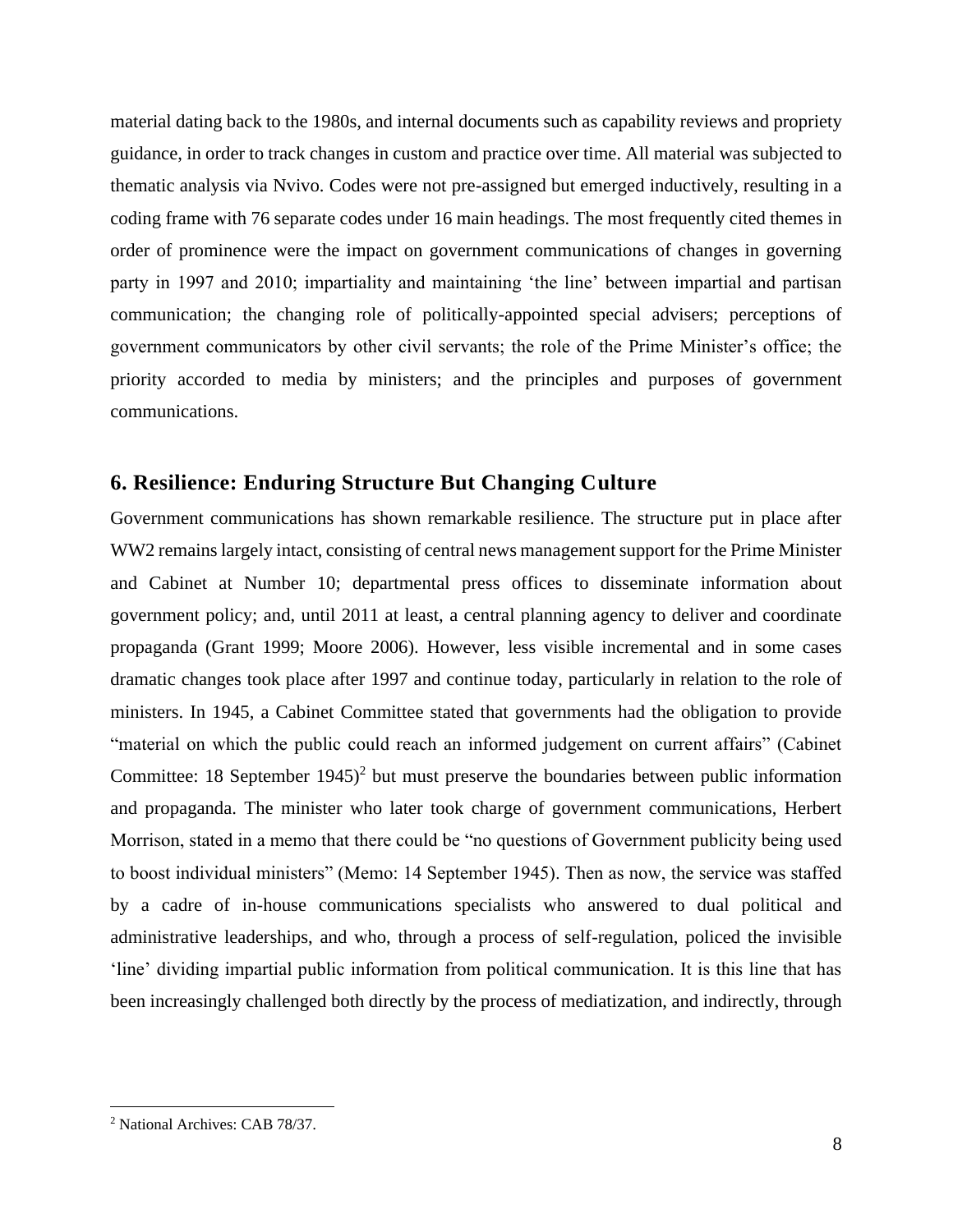the increasing involvement of ministers and political parties in the coordination of government publicity from the 1980s onwards, but especially after 1997.

Recently released archived documents dating from the Thatcher governments of the 1980s show how ministers began to demand a more proactive and politically focused government news service, for example, questioning whether "Whitehall's information forces are ideally deployed for the proper presentation of the overall economic message"<sup>3</sup>. His critique was rebutted by the Prime Minister's spokesman Bernard Ingham although he admitted to colleagues that the finance ministry was "desperately in need of some dynamic professionalism. Too much emphasis is apparently put on economic expertise, and far too little on a robust ability – and enthusiasm – to communicate simply"<sup>4</sup>. The archives show how, during the Thatcher years, senior government ministers met regularly, in secret, with party officials, to discuss the coordination of government presentation<sup>5</sup>. The fact that this meeting was held in secret and seen as so controversial, illustrates the cultural constraints on what was then considered to be improper ministerial 'interference' in government communications. Contrast this with the most recent government propriety guidance for communicators, which states that: "the press officer must always reflect the ministerial line clearly" and should "present, describe and justify the thinking behind the policies of the minister" (Government Communication Service 2014).

Despite Ingham's efforts to "introduce some of the disciplines of a newspaper office into Government Information work" and to raise its reputation and status<sup>6</sup>, the mainstream civil service failed to rise to the challenge of the new 24/7 news media before 1997. John Major, who became Prime Minister in 1990, admitted that he was suspicious of 'political spin' and did not prioritise media relations, even at Number 10 (Bale and Sanders 2001; Hogg 1995). A No 10 press secretary at the time remembers how "the media was growing like topsy in front of us. We were running like fury to try and keep up. It was a tiny office. It was absolutely ridiculous when you think about it" (CS1). He refers to Number 10's "hair shirtism", a form of parsimony that failed to acknowledge the growing needs of journalists to the extent that no toilet facilities were available for female

<sup>3</sup> National Archives: PREM 19/720.

<sup>4</sup> National Archives: MIO 1982; CAB 134/4382

<sup>&</sup>lt;sup>5</sup> The Liaison Committee on the presentation of government policy was a long standing but intermittent post-war body which was revived in 1981 but whose existence was not shared even with the Cabinet until March 1982. According to one commentator, Bernard Ingham's presence at these meetings was "a testimony to the intimate linkage even beyond the bounds of Whitehall propriety, between party and government machines" (Young 1989)

<sup>&</sup>lt;sup>6</sup> Ingham Archive, Margaret Thatcher foundation: May 1979-April 1985. Memo to Angus Maude, 15/10/1979.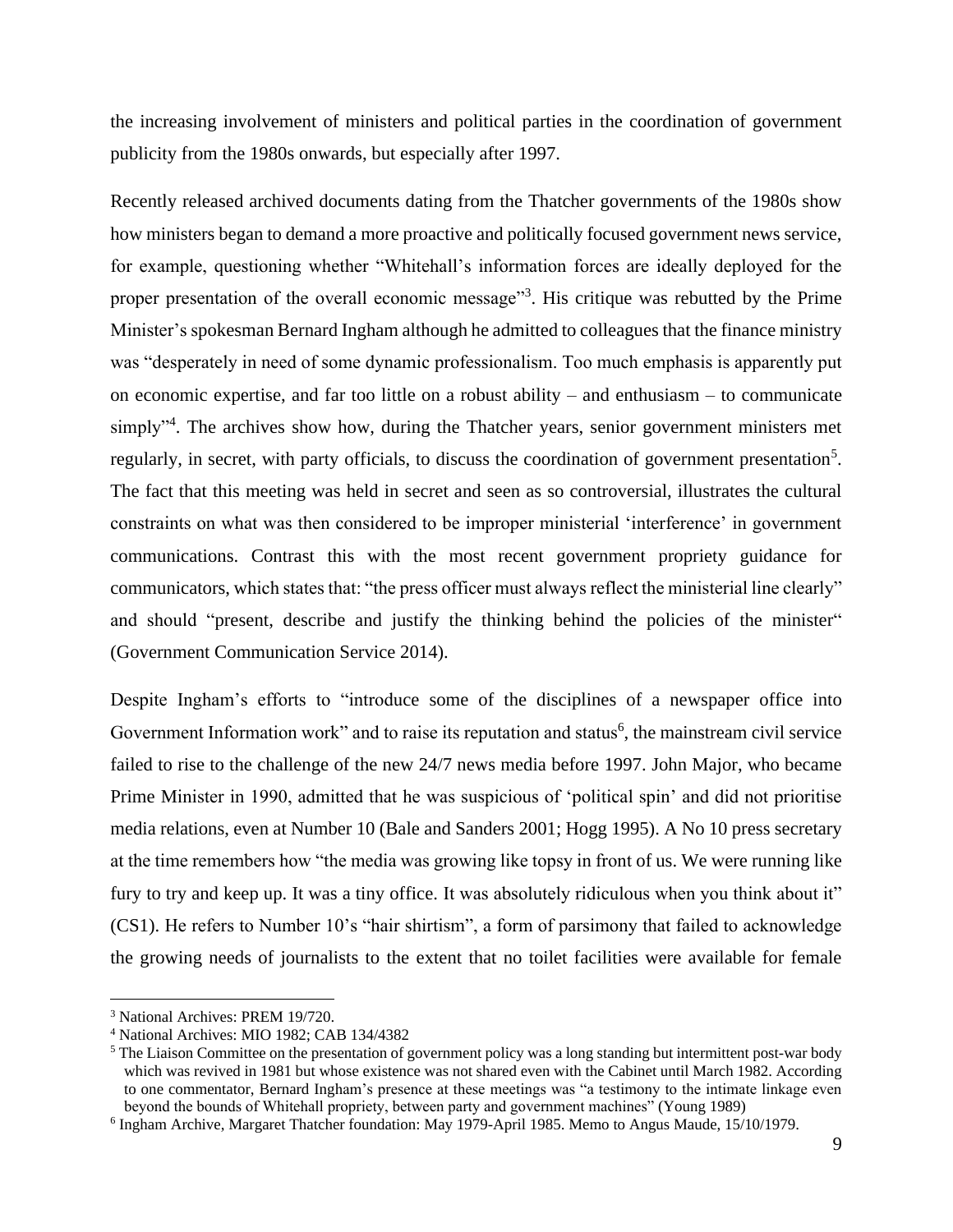correspondents, and broadcasters had to run cables through the windows to achieve a feed. The dramatic changes that took place after 1997, as we demonstrate below, reflect the release of pentup pressures that unleashed a range of 'cross-field' effects.

# **7. Vulnerability: A 'Clear Run' for Labour**

The failure to take media change seriously before 1997 effectively gave Labour a 'clear run' at reform, allowing them to bring into government their own nimble and aggressive 24-hour strategic communications operation, and use it as a basis for reconfiguring the service to suit their needs. This required a draconian attitude towards the existing government information service, especially those on the news frontline, about whom Labour had already formed a "poor opinion", having "run rings round it while Major was still Prime Minister" (Negrine 2008; Seldon 2005: 301). The outward form of the service remained the same, but internally there were major changes: within two years, almost the entire leadership of the government information service was replaced and as the number of special advisers doubled, substantive and permanent changes in the terms of engagement with news journalists came into effect (Franklin 2004; Oborne 1999; Public Administration Select Committee 1998).

A senior civil servant at Number 10 until 1998 described the changes as a form of politicization "in the sense that special advisers...were very much more active in dealing with press relations than their predecessors had been", and mediatization, because "they had a very sophisticated media operation. Very rapid response geared to being 24/7" (CS2). A Number 10 press officer who later became a departmental Director of Communication flourished in the post-1997 atmosphere but recalled the poisonous atmosphere in many departments where, "you had the special advisers whispering into the minister's ears saying 'this lot are not really supporting you'" (CS3). One departing Director of Information was described by a special adviser as "dead meat"; a comment which found its way into the tabloid press (Public Administration Select Committee 1998). A departmental press officer, who joined in 1999, after the initial 'cull', witnessed its aftermath:

Slowly they were shuffled out  $(\ldots)$  there was a head of news that had been there for quite a while, a lovely woman, but somehow, she was shuffled out against her will and they brought in a journalist who'd worked for a left wing newspaper to replace her (CS4).

Journalists spoke most forcefully about the vulnerability of government press officers after 1997. One broadcast journalist described "a complete clear-out" (J1), and a broadsheet specialist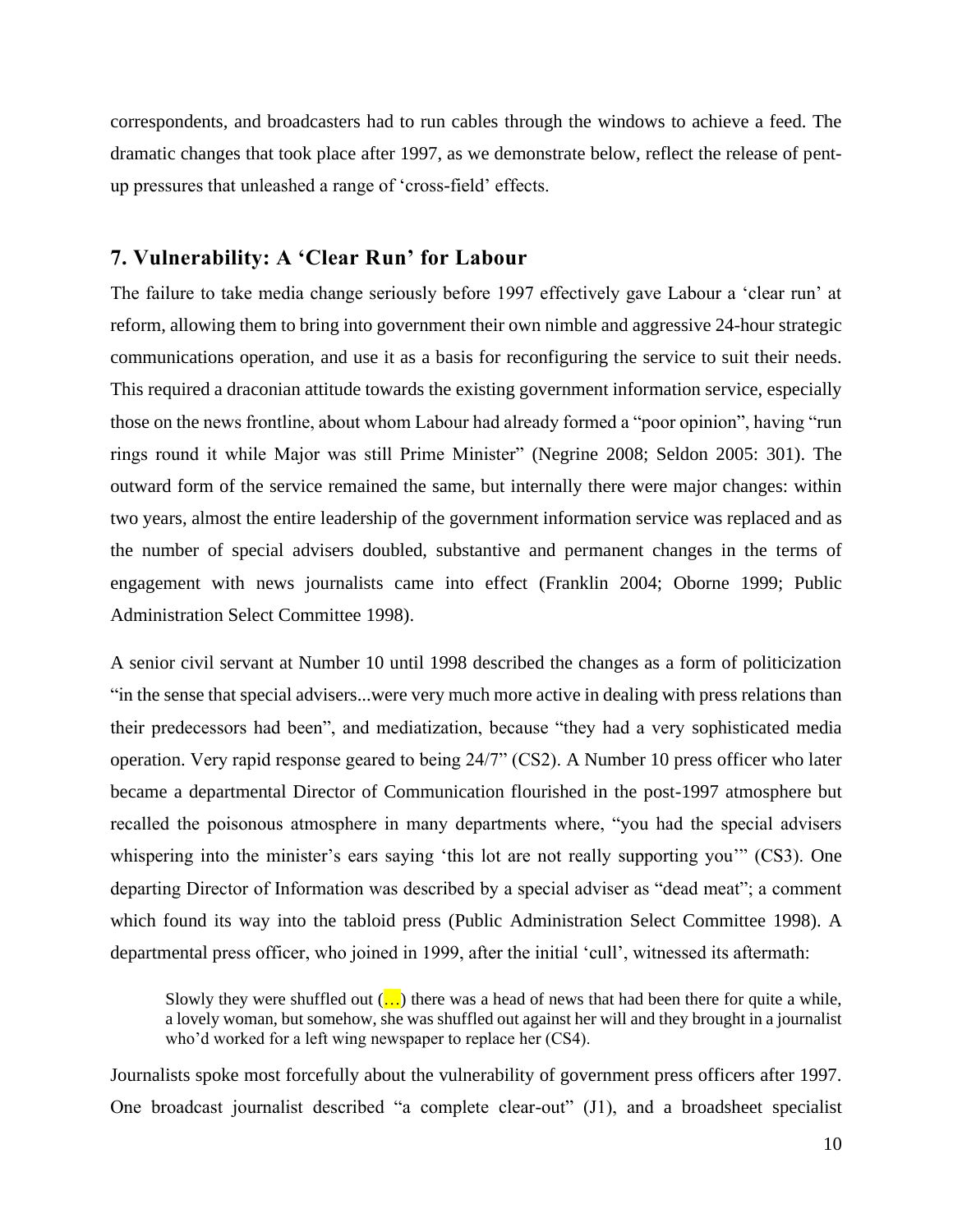identified "a takeover by special advisors (that) happened in most departments" (J2). Another took the view that "if you weren't quite New Labour enough then you probably didn't last very long" (J3), while a veteran parliamentary correspondent said that "they dismissed lots of very senior experienced, seasoned press officers who'd worked loyally for years for Labour or Conservative, and put in their own Labour party stooges" (J4). The last time there had been a major change of government was in 1979, and the media ecology of the time was very different, but it should be noted that in 1979 Margaret Thatcher took the advice of her most senior civil servant to appoint a career civil servant, Bernard Ingham, formerly a known Labour sympathiser, as her Chief Press Secretary.

Five of the 16 civil servants interviewed experienced the change of government after 2010, and described a similar hostility from incoming ministers. One Director who had experienced both changes of government recalled how:

People were completely taken aback by the level of hostility to  $(\ldots)$  communications people because they had beaten us; because we had been bad at our jobs. The clear-out has been at least as big and I think a bit bigger than it was in 1997. In 1997 the attitude was 'you're all a bit rubbish and you're going to have to improve and modernise quickly because we know how to do things – not entirely welcome but not completely unrealistic. In 2010 it's 'civil servants are useless otherwise you'd have a proper job' (CS5).

Another described the experience as "a bloodbath", where "the general impression given by ministers (was) we don't think you're very good at your job and there's too many of you'" (CS6). In contrast to 1997, in 2010 there was little media interest in job losses in government communications, suggesting that the issue had become less controversial. My own analysis of turnover among departmental communications directors found that this was significant: by March 2014 only two remained of the 20 departmental directors of communication in post in 2010 (Garland 2016). This apparent weakening of the principle of permanence within the civil service communications leadership may also be seen as a 'cross-field' effect.

#### **8. Resistance: Speaking Truth to Power**

We have seen how job losses after the 1997 election increased the perceived vulnerability of those who remained, potentially reducing their capacity to resist ministerial demands that crossed 'the line': that is, the line which protects civil servants from engaging in party political communication. An interview study conducted in 1989-90 with 49 senior Whitehall officials suggest that this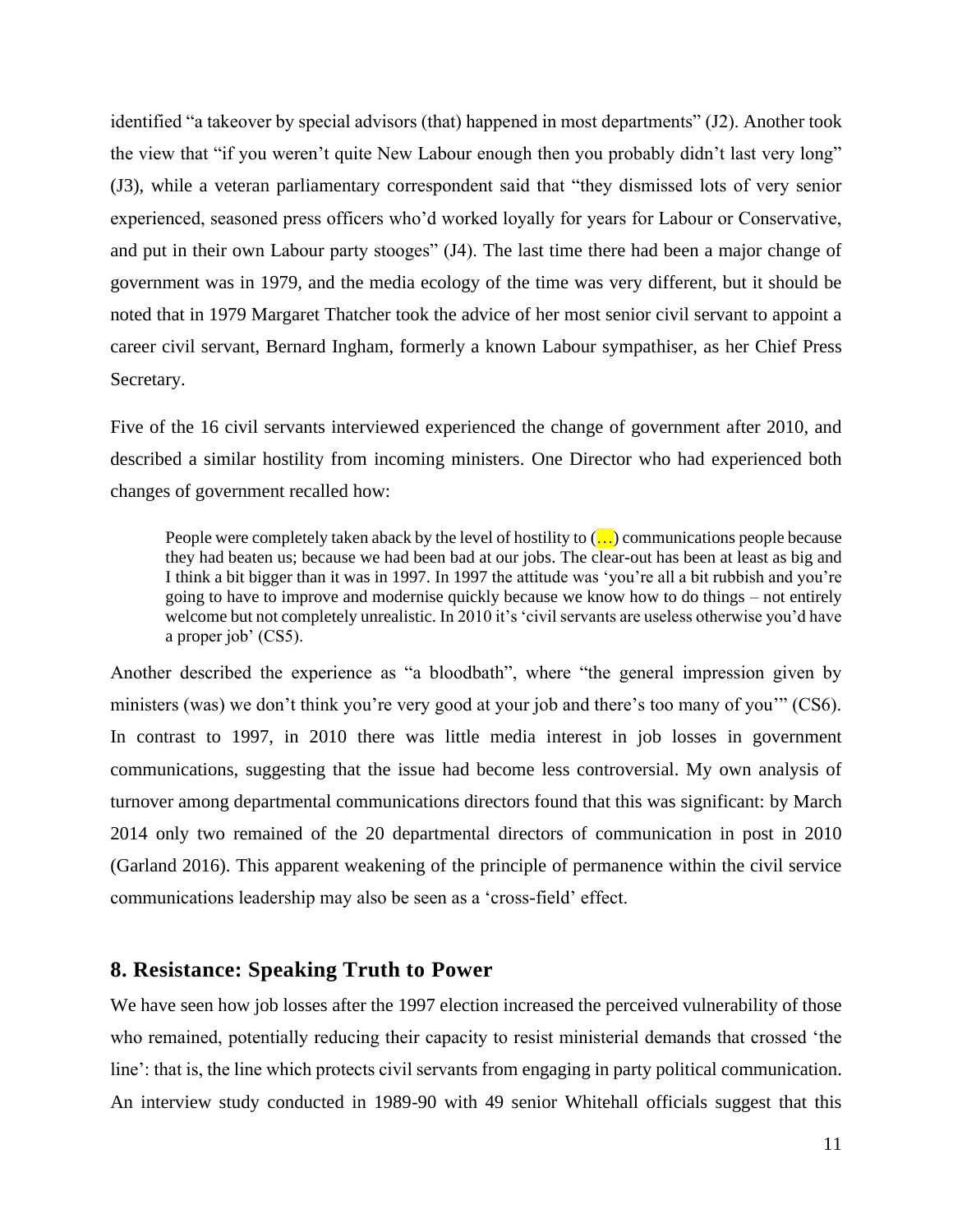capacity was limited, even then, and mitigated by loyalty (Barker and Wilson 1997). More recently, a study examining the lead-up to the publication of the UK Government's 2002 dossier *Iraq's Weapons of Mass Destruction*, found that decisions about what information to place in the public domain were taken by a small, politically-aligned group, with little resistance from officials, a conclusion borne out by the recent Chilcot report into the Blair government's decision to invade Iraq in 2003 (Chilcot 2016; Herring and Robinson 2014). A recent report by the government's official auditor concluded that the incentives for senior civil servants to challenge ministers were "weak compared with those associated with the day-to-day job of satisfying ministers" (National Audit Office 2016).

This timidity was noticed by Blair's former policy head at Number 10 (2003-06), Matthew Taylor:

It was clear that well-informed and well-paid civil servants were self-censoring in the face of political determination. As the minister (or prime minister) described the policy they wanted to unveil, or the commitment they wanted to make, you could see the officials wrestling with the need to provide a reality check – but all too often deciding it was better to nod sagely than look careerthreateningly unhelpful (Taylor 2015).

The press officers interviewed for this study all felt that they knew where 'the line' lay and were confident that, however tricky, they could manage it, commenting that "it's in the DNA", "in the genes" and you "use your own radar". They were reluctant to argue that their own ability to challenge ministers had been compromised but several expressed concern at practices they had observed since leaving the service. One press officer who left soon after 2010 felt that "over the course of the time that I was in government there was an erosion of those standards" (CS7). A civil servant specialising in strategy and communications across five departments during the Labour years, felt that media coverage that had clearly originated from government sources showed an increasingly casual approach to the facts, which "would never have been tolerated when I was a civil servant  $(\ldots)$  I just feel that the line has shifted a bit in the last couple of years" (CS8)

A senior civil servant who worked at Number 10 from the 1980s to the early Blair years believes that maintaining 'the line' is harder today:

Because the political battle is conducted through the media on a 24/7 basis, then ministers and politicians obviously give more attention to that battle and they put pressure on civil servants to support them in that, and it's more difficult therefore for all civil servants but perhaps particularly media frontline civil servants not to cross the line (CS2).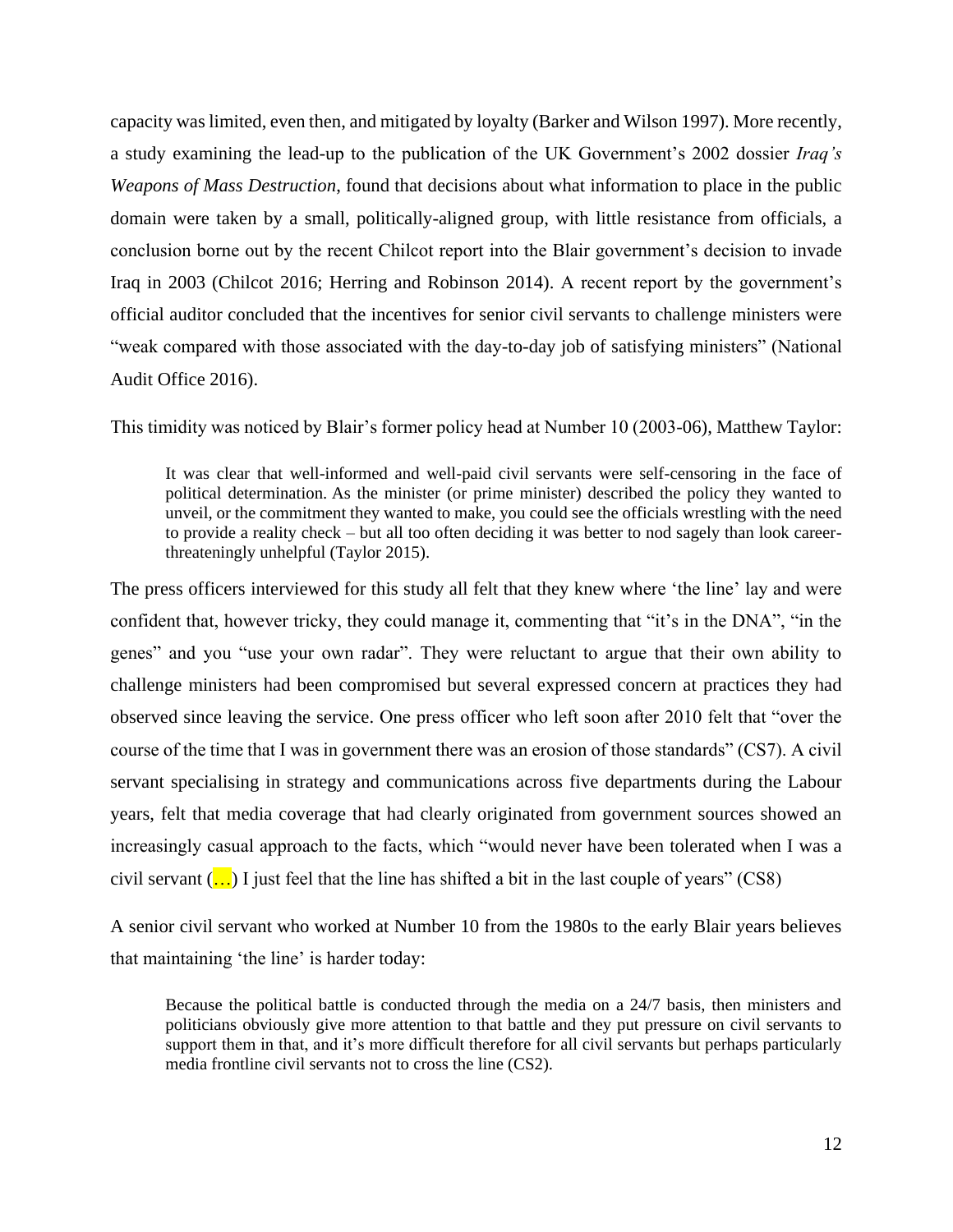On matters of media presentation, which are known to be of deep concern to ministers (Leveson 2012), and in the absence of official sanctions or externally-validated criteria, government press officers deploy "pragmatic flexibility"; using gut instinct on a case by case basis to resist the demands of ministers which they consider to be inadvisable or improper (Sanders et al. 2011: 534). Since these instincts are contextual, responding to changes in what seems appropriate at the time, this line is movable. The democratic theorist Peter Aucoin argues that there has been a transformation in the meaning of impartiality within Westminster systems, from an article of faith policed by civil servants, to the exercise of 'promiscuous partisanship' in relation to governing politicians (Aucoin 2012). The wider research project on which this chapter is based has identified a gradual change in conceptualisations of impartiality that favours governing political actors – an argument that is, however, beyond the scope of this chapter (instead see Garland 2016).

#### **9. Responsiveness: Pleasing Ministers**

The significance of the 1997 'cull' was not just that it replaced almost the entire leadership of the information service but that it brought about a permanent change in the way government news was managed. The journalists interviewed for this study expressed this most clearly. One remembers the change taking place "almost immediately. Suddenly you had this new tier of semi-political operators working with chosen journalists" (J2). Another argued that the propensity for special advisers to select who they spoke to – a practice prohibited by government press officers who have a duty to serve all media – "changed fundamentally the rules of engagement and continues to do so." Special advisers rather than civil servants took responsibility for the story of the day:

in some cases, working with the civil service press people, but typically around them, over them, dealing with handpicked journalists who were being fed the story  $($ ...) the press officers who were left out of the loop would be trailing in the wake of this (J3).

A BBC correspondent, who was under increasing pressure to break stories for the morning news programmes, found that "if you wanted the sort of thrust of (a story), especially to get it the day before so you could put it out in the morning and help set the agenda, then the special adviser became the main conduit" (J1).

The Leveson inquiry into the ethics and practices of the press following the post-2007 newspaper phone hacking scandal revealed a consensus among leading politicians that life in the media spotlight had become almost unbearable, and that, in consequence, they needed trusted and loyal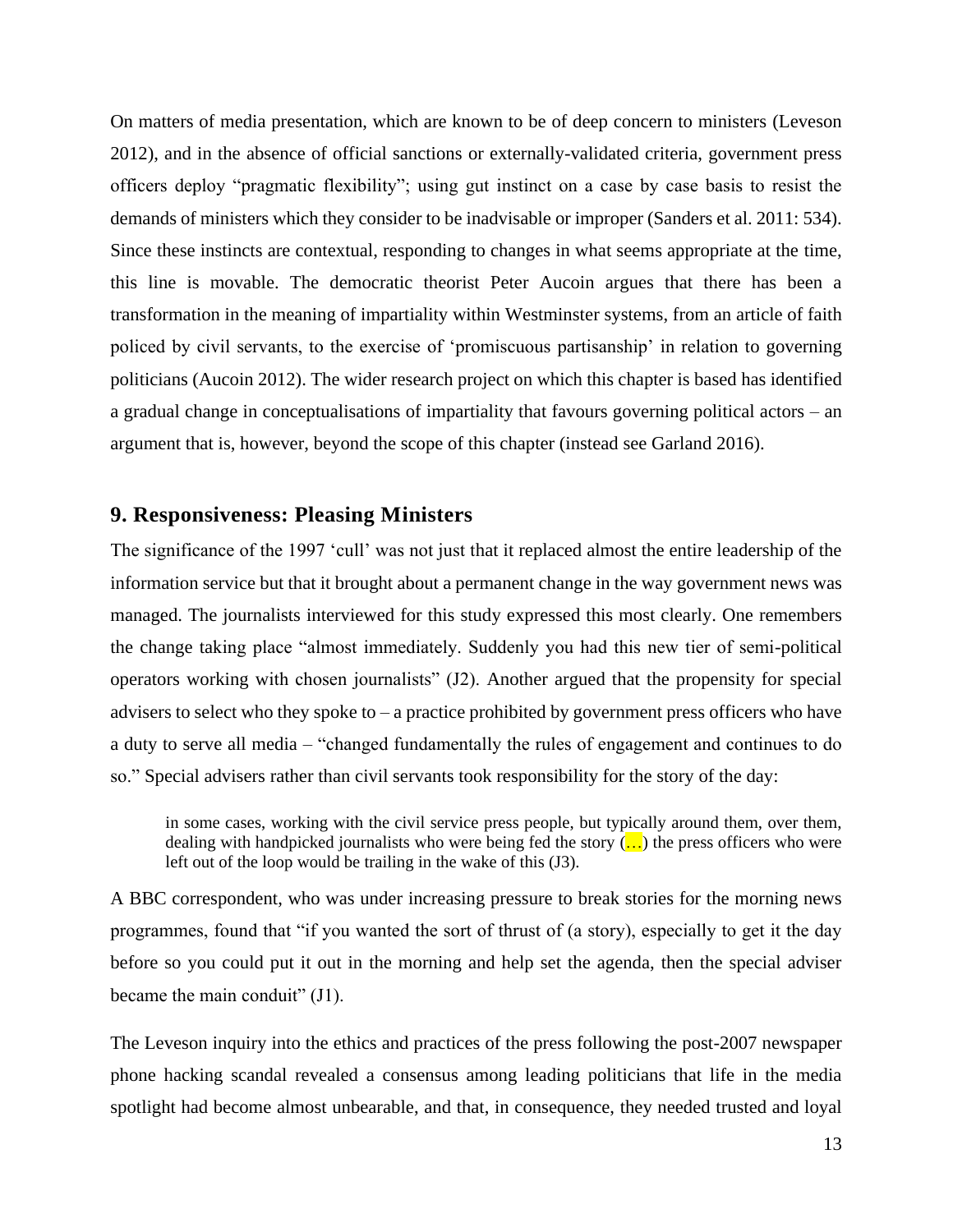aides who could handle the pressure (Blair 2012; Leveson 2012; Major 2012; Osborne 2010). David Cameron told the inquiry that he appointed the disgraced former tabloid newspaper editor Andy Coulson as his chief press secretary in 2007 because he needed "someone who could cope with the huge media pressure" (Cameron 2012). This illustrates Hjarvard's observation that, when "a single media scandal may put an end to a lifelong career in just a few days", politicians try to "create a deep backstage  $(\ldots)$  in which they can trust their closest allies and friends in private" (Hjarvard 2013: 68). This too may be considered to be a 'cross-field' effect arising from indirect mediatization.

# **10. Conclusion**

The recollections of officials who had worked in close proximity to journalists and ministers during a time of significant media change suggest that, indeed, the process of mediatization took place in tandem with politicization as politicians felt increasingly compelled to take control of the news agenda as a matter of survival. As the archived documents show, ministers were already trying to develop synergies between the official government voice and party political narratives during the 1980s but this took place tentatively and secretly and did not translate into reform or modernisation of government information services. Partly in response to civil service sensitivities and suspicions in relation to promotional culture, by the time Labour came into power in 1997, reform was well overdue, resulting in what appeared to be a sudden, and politically-driven transformation in the rules of engagement with journalists, and the arrival of a small but well-connected political civil service to manage the news agenda.

The leadership structures within government communications appear to be especially vulnerable to political pressure, and ultimately to dismissal or resignation, following a change in the party of government, even in ostensibly impartial systems such as Whitehall. As the pressure of media scrutiny on ministers increases, press officers become more concerned with meeting their needs yet still see upholding impartiality as a key part of their role, and indeed, as its defining feature. Within a self-regulating system, government press officers use their own highly context-dependent gut instincts to maintain an ill-defined line between 'impartial' and 'political' government communications. The meaning of impartiality itself is called into question as it is redefined in line with political expediency. If mediatization is considered as a meta-process impacting over time on the 'cross-field' where political, media and bureaucratic fields intersect, we can discern certain cross-field effects emerging over time, such as a climate of fear and blame that underlies much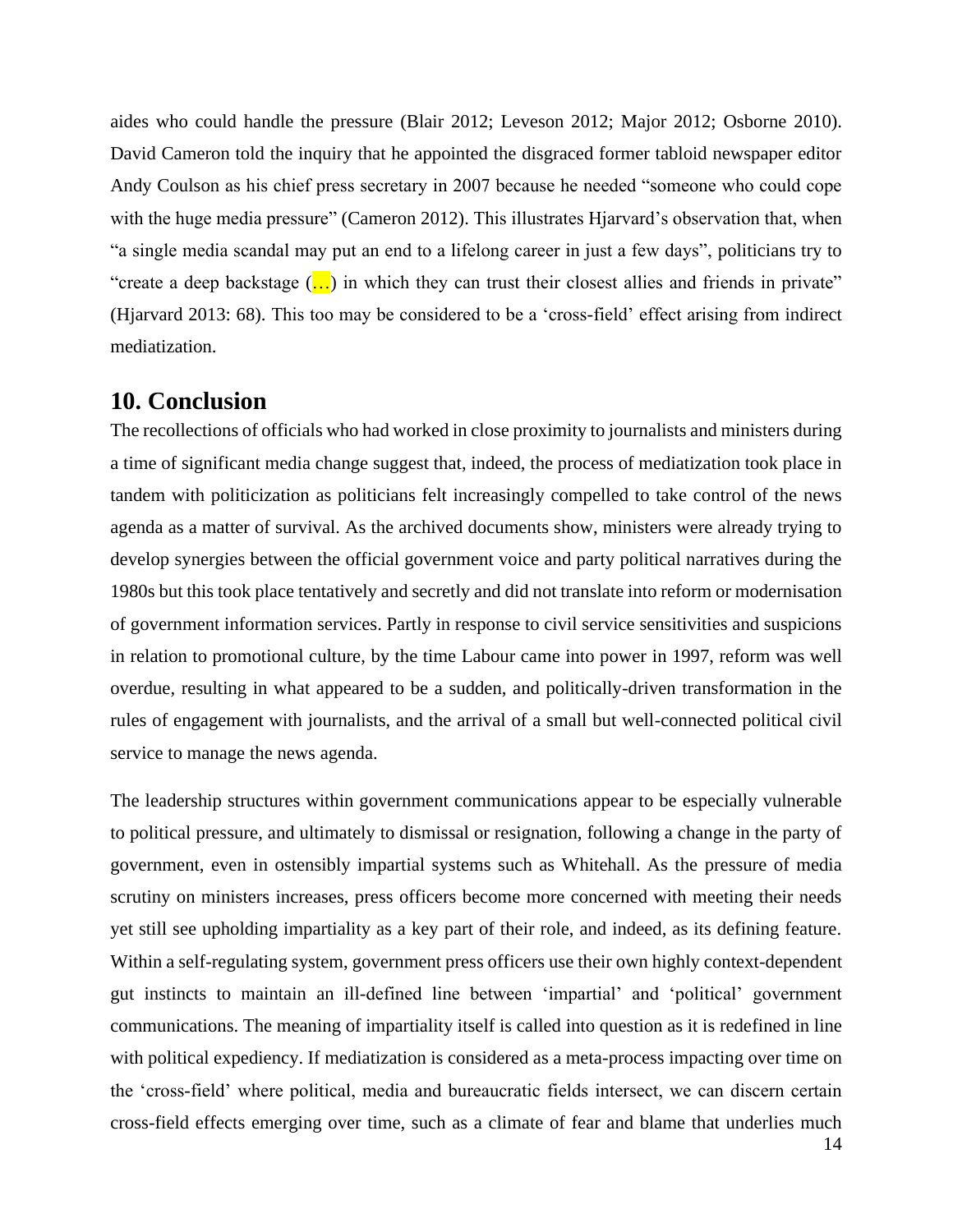ministerial decision-making, and the imperative to establish a 'deep backstage'. A growing network of politically-appointed officials who are exempt from impartiality increasingly coordinates government media relations, above and below the radar, trading nuggets of information to selected journalists. This insulates and marginalises the role of government press officers, while opening up a volatile, largely unseen and unregulated space, where policy is framed and the news is made.

The advantage of a mediatization field approach to examining complex governing bureaucracies is that it can facilitate a more open, pluralistic and empirically grounded understanding of changing relationships and discreet power struggles within the administrative and political ecology of government. The extent to which officials and politicians resist or respond to the pressures of mediatization or indirect mediatization through politicization, is a question that can be applied to any liberal democratic jurisdictions either comparatively or as case studies. Specifically, it can facilitate an understanding of how certain communicative configurations are institutionalized, normalised and intensified over time.

# **References**

Akram, Sadiya, Guy Emerson, and David Marsh. 2015. (Re)conceptualising the third face of power: Insights from Bourdieu and Foucault*. Journal of Political Power* 8(3): 345–362.

Aucoin, Peter. 2012. New political governance in Westminster systems*. Governance* 25(2): 177– 199.

Bale, Tim, and Karen Sanders. 2001. Playing by the book: Success and failure in John Major's approach to Prime Ministerial media management. *Contemporary British History* 15(4): 93–110.

Bannerman, Sara, and Blayne Haggart. 2015. Historical institutionalism in communication studies. *Communication Theory* 25(1): 1–22.

Barker, Anthony, and Graham K. Wilson. 1997. Whitehall's disobedient servants? *British Journal of Political Science* 27(2): 223–246.

Blair, Tony. 2012. Evidence session: 28 May.. *Leveson Inquiry into the culture, practices and ethics of the press*. London: The Stationary Office (TSO).Cameron, David. 2012. Evidence Session: 14 June. *Leveson Inquiry into the culture, practices and ethics of the press*. London: The Stationary Office (TSO).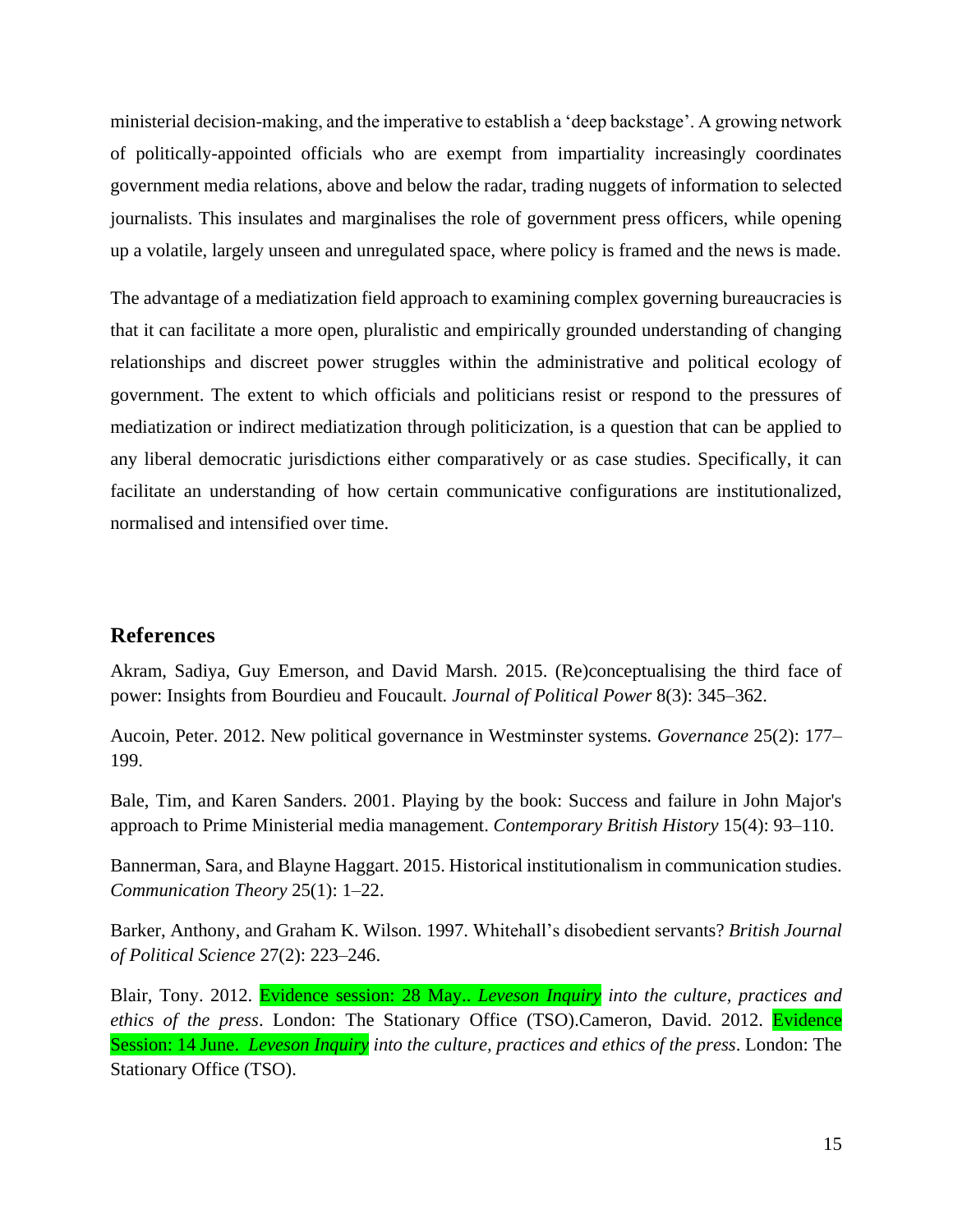Campbell, Alastair, and Richard Stott. 2007. *The Blair years: Extracts from the Alastair Campbell diaries*. London: Hutchinson.

Chilcot, John. 2016. *The report of the Iraq Inquiry*. London: House of Commons

Cook, Timothy E. 1998. *Governing with the news: The news media as a political institution*. Chicago: The University of Chicago Press.

Couldry, Nick. 2003. Media meta-capital: Extending the range of Bourdieu's field theory. *Theory and Society* 32(5): 653–677.

Couldry, Nick. 2014. Mediatization and the future of field theory. In *Mediatization of communication*, ed. Knut Lundby, 227-245. Berlin: Walter de Gruyter.

Couldry, Nick, and Andreas Hepp. 2013. Conceptualizing mediatization: Contexts, traditions, arguments. *Communication Theory* 23(3): 191–202.

Davis, Aeron. 2013. *Promotional cultures: The rise and spread of advertising, public relations, marketing and branding*. Cambridge: Polity.

Dinan, William, and David Miller. 2007. *Thinker, faker, spinner, spy: Corporate PR and the assault on democracy*. London: Pluto Press.

Driessens, Olivier. 2013. Book review 'Cultures of Mediatization' (Andreas Hepp) and 'The Mediatization of Culture and Society' (Stig Hjarvard). *Communications* 38(4): 451–455.

Eichbaum, Chris, and Richard Shaw. 2010. *Partisan appointees and public servants: An international analysis of the role of the political adviser*. Northampton: Edward Elgar.

Esser, Frank. 2013. Mediatization as a challenge: Media logic versus political logic. In *Democracy in the age of globalization and mediatization*, eds. Hanspeter Kriesi, Sandra Lavenex, Frank Esser, Jörg Matthes, Marc Bühlmann, and Daniel Bochsler, 155-176. Basingstoke: Palgrave.

Fornäs, Johan. 2016. The mediatization of third time tools: Culturalizing and historicizing temporality. *International Journal of Communication* 10: 5213–5232.

Foster, Christopher D. 2005. *British government in crisis.* Oxford: Hart.

Franklin, Bob. 2004. *Packaging politics: Political communications in Britain's media democracy*. London: Arnold.

Fredriksson, Magnus, Thomas Schillemans, and Josef Pallas. 2015. Determinants of organizational mediatization: An analysis of the adaptation of Swedish government agencies to news media. *Public administration* 93(4): 1049–1067.

Garland, Ruth. 2016. *Between media and politics: Can government press officers hold the line in the age of 'political spin'?* PhD thesis (unpublished). London: London School of Economics.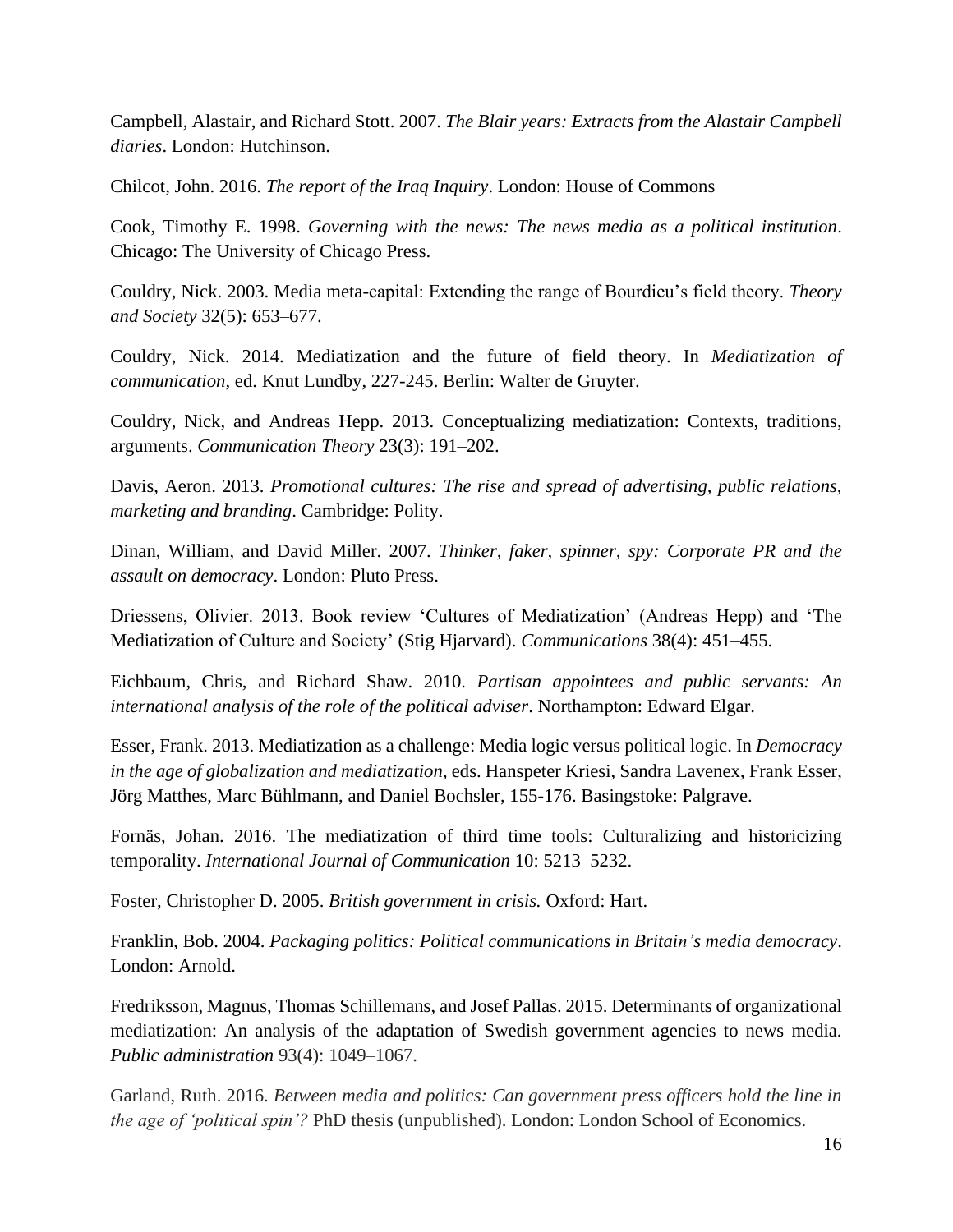Gould, Philip. 1998. *The unfinished revolution: How the modernisers saved the Labour Party*. London: Little, Brown.

Government Communications Service. 2014. *Propriety Guidance*. London: Cabinet Office.

Grant, Mariel. 1999. Towards a Central Office of Information: Continuity and change in British government information policy, 1939-1951. *Journal of Contemporary History* 34(1): 49–67.

Greer, Scott. 2008. Whitehall. In *Constitutional futures revisited: Britain's constitution to 2020*, ed. Robert Hazell, 123-138. London: Palgrave Macmillan.

Hennessy, Peter. 2001. *Whitehall*. London: Pimlico.

Hepp, Andreas. 2012. Mediatization and the 'molding force' of the media. *Communications: The European Journal of Communication Research* 37(1): 1–28.

Hepp, Andreas. 2013. *Cultures of Mediatization*. Cambridge: Polity. Hepp, Andreas, Stig Hjarvard, and Knut Lundby. 2015. Mediatization: Theorizing the interplay between media, culture and society *Media, Culture and Society,* 37(2): 314–324.

Herring, Eric, and Piers Robinson. 2014. Report X marks the spot: The British government's deceptive dossier on Iraq and WMD. *Political Science Quarterly* 129(4): 551–584.

Hjarvard, Stig. 2008. The mediatization of society. *Nordicom Review* 29(2): 105–134.

Hjarvard, Stig. 2013. *Mediatization of culture and society*. London: Routledge.

Hogg, Sarah. 1995. *Too close to call: Power and politics – John Major in No. 10*. London: Little, Brown.

Hood, Christopher. 2011*. The blame game. Spin, bureaucracy, and self-preservation in government*. Princeton: Princeton University Press.

Hood, Christopher. 2015. *A government that worked better and cost less?* Oxford: Oxford University Press.

Hoskins, Andrew, and Ben O'Loughlin. 2015. Arrested war: The third phase of mediatization. *Information, Communication and Society* 18(11): 1320–1338.

Hustedt, Thurid, and Heidi H. Salmonsen. 2014. Ensuring political responsiveness: Politicization mechanisms in ministerial bureaucracies. *International Review of Administrative Sciences* 80(4): 746–765.

King, Anthony, and Ivor Crewe. 2013. *The blunders of our governments*. London: Oneworld.

Koch-Baumgarten, Sigrid, and Katrin Voltmer. 2010. *The interplay of mass communication and political decision-making – policy matters!* Oxford: Routledge.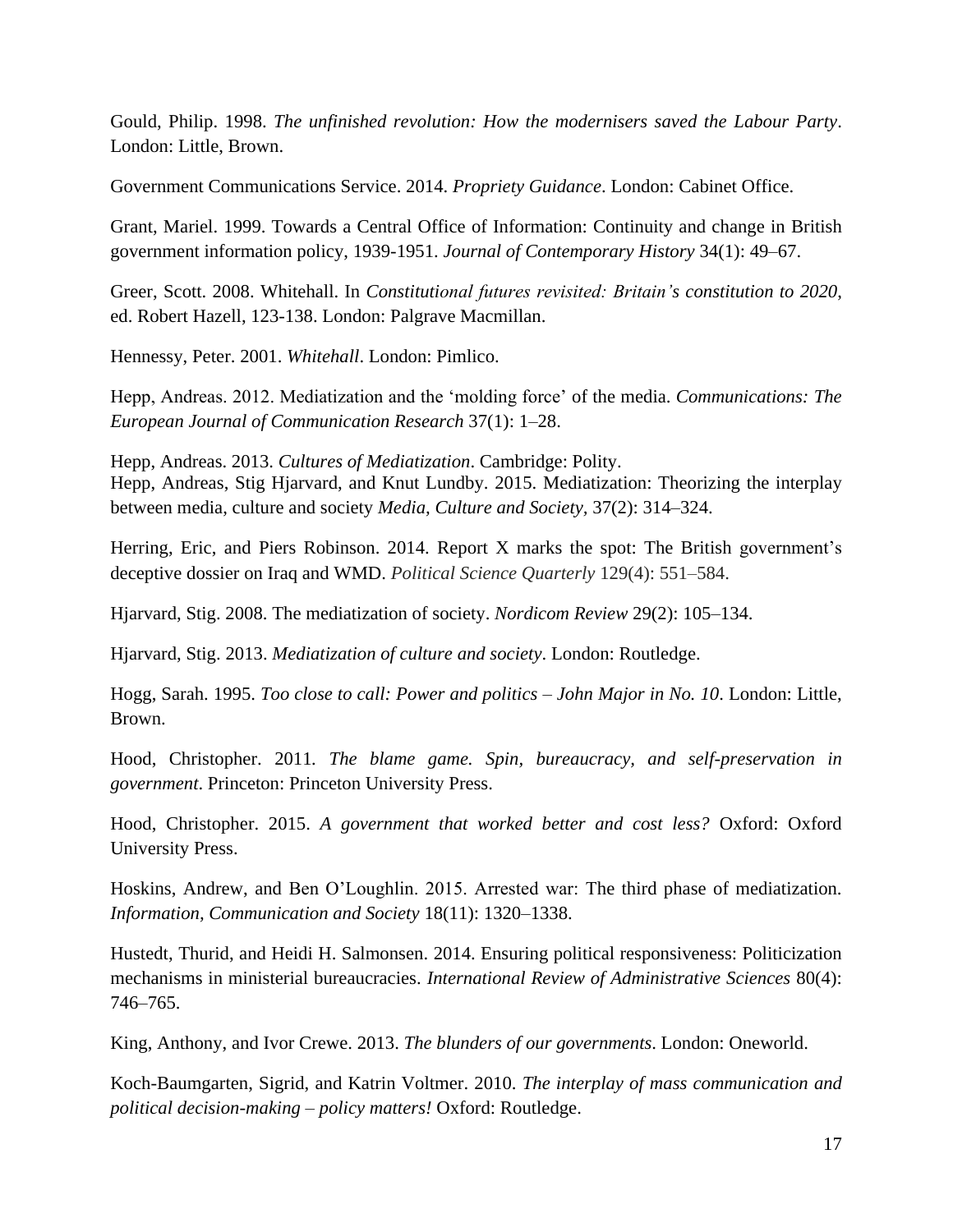Krotz, Friedrich. 2009. Mediatization: A concept with which to grasp media and societal change. In *Mediatization: Concepts, changes, consequences*, ed. Knut Lundby, 21-40. New York: Peter Lang.

Kunelius, Risto, and Esa Reunanen. 2012. The medium of the media: Journalism, politics and the theory of 'mediatisation'. *Javnost – The Public* 19(4): 5–24.

Leveson, B. 2012. *An Inquiry into the Culture, Practices and Ethics of the Press (Leveson Report)*. (ISBN 9780102981063). London: The Stationary Office (TSO).

Lindquist, Evert, and Ken Rasmussen. 2012. Deputy ministers and new public governance: From neutral competence to promiscuous partisans to a new balance? In *From new public management to new political governance*, eds. Herman Bakvis, and Mark D. Jarvis, 179-203. Canada: McGill-Queen's University Press.

Lingard, Bob, Shaun Rawolle, and Sandra Taylor. 2005. Globalizing policy sociology in education: Working with Bourdieu. *Journal of Education Policy* 20(6): 759–777.

Lodge, Guy, Susanna Kalitowski, Nick Pearce, and Rick Muir. 2013. *Accountability and responsiveness in the Senior Civil Service: Lessons from overseas.* London: Institute for Public Policy Research.

Lundby, Knut. 2014. Introduction: Mediatization of communication. In *Mediatization of communication*, ed. Knut Lundby, 3-38. Berlin, Boston: Walter de Gruyter.

Lunt, Peter, and Sonia Livingstone. 2016. Is 'mediatization' the new paradigm for our field? *Media, Culture and Society* 38(3): 462–470.

Macintyre, Donald 1999. *Mandelson and the making of New Labour*. London: HarperCollins.

Major, John. 2012. Witness statement. *Leveson Inquiry into the culture, practices and ethics of the press*. London: The Stationary Office (TSO).Miller, Peter, Colin Gordon, and Graham Burchell. 1991. *The Foucault effect: Studies in governmentality*. Chicago: University of Chicago Press.

Moore, Martin. 2006. *The origins of modern spin: Democratic government and the media in Britain, 1945-51*. Basingstoke: Palgrave Macmillan.

Moss, Giles, and Ben O'Loughlin. 2008. Convincing claims? Democracy and representation in post-9/11Britain. *Political Studies* 56(3): 705–724.

National Audit Office. 2016. *Accountability to Parliament for taxpayers' money.* London: NAO.

Negrine, Ralph. 2008. The transformation of a political communication: The global context. In *The transformation of political communication: Continuities and changes in media and politics*, ed. Ralph Negrine, 143-169. Basingstoke: Palgrave Macmillan.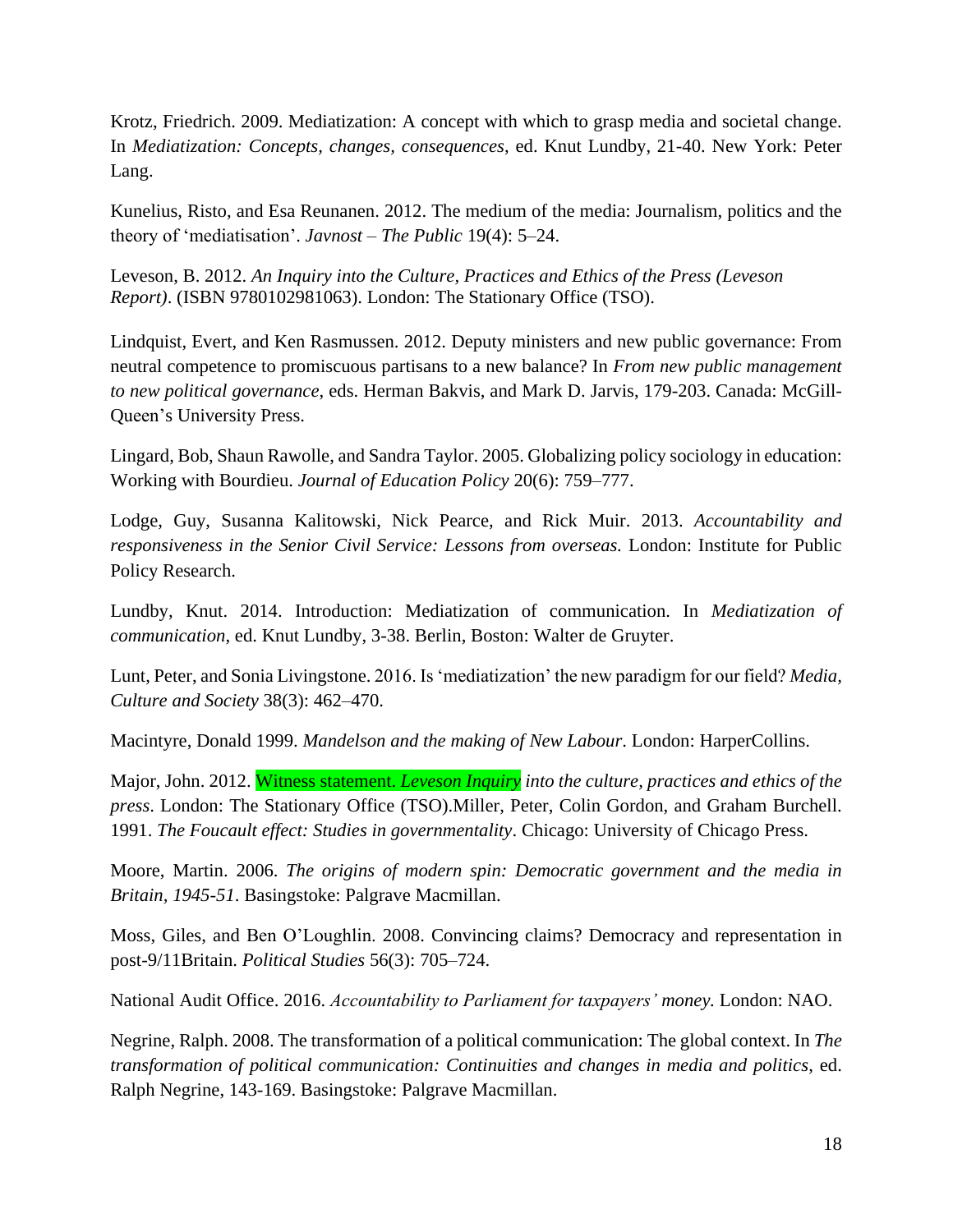Oborne, Peter. 1999. *Alastair Campbell: New Labour and the rise of the media class*. London: Aurum.

Osborne, George. 2010. Witness statement: 12 June to *Leveson Inquiry into the culture, practices and ethics of the press*. London: The Stationary Office (TSO).

Page, Edward. 2007. *Where have all the powers gone? The UK top civil service in comparative perspective*. Paper presented at the American Political Science Association Annual Meeting, Chicago, USA. 1 September.

Page, James, Pearson, Jonathan,, Jurgeit, Brian, andKidson, Marc. 2012. *Transforming Whitehall: Leading major change in Whitehall Departments*. London: Institute for Government.

Public Administration Select Committee. 1998. *Sixth report, session 1997-98*. London: House of Commons.

Rawolle, Shaun. 2005. Cross-field effects and temporary social fields: A case study of the mediatization of recent Australian knowledge economy policies. *Journal of Education Policy* 20(6): 705–724.

Sanders, Karen. 2011. Political public relations and government communication. In *Political public relations: Principles and applications*, eds. Jesper Strömbäck, and Spiro Kiousis, 177-192. New York, London: Routledge.

Sanders, Karen, María J.C. Crespo, and Christina Holtz-Bacha. 2011. Communicating governments. *The International Journal of Press/Politics* 16(4): 523–547.

Schillemans, Thomas. 2012. *Mediatization of public services: How organizations adapt to news media*. Frankfurt am Main: Peter Lang.

Schulz, Winfried. 2004. Reconstructing mediatization as an analytical concept. *European Journal of Communication* 19(1): 87–191.

Seldon, Anthony. 2005. *Blair*. London: Simon and Schuster.

Steinberg, Paul F. 2009. Institutional resilience amid political change. *Global Environment Politics* 9(3): 61–81.

Strömbäck, Jesper. 2011. Mediatization and perceptions of the media's political influence. *Journalism Studies* 12(4): 423–439.

Strömbäck, Jesper, and Peter Van Aelst. 2013. Why political parties adapt to the media. *International Communication Gazette* 75(4): 341–358.

Taylor, Matthew. 2015. The critical fault line damaging departmental effectiveness? *Civil Service World*. 4 November 2015. Accessed from